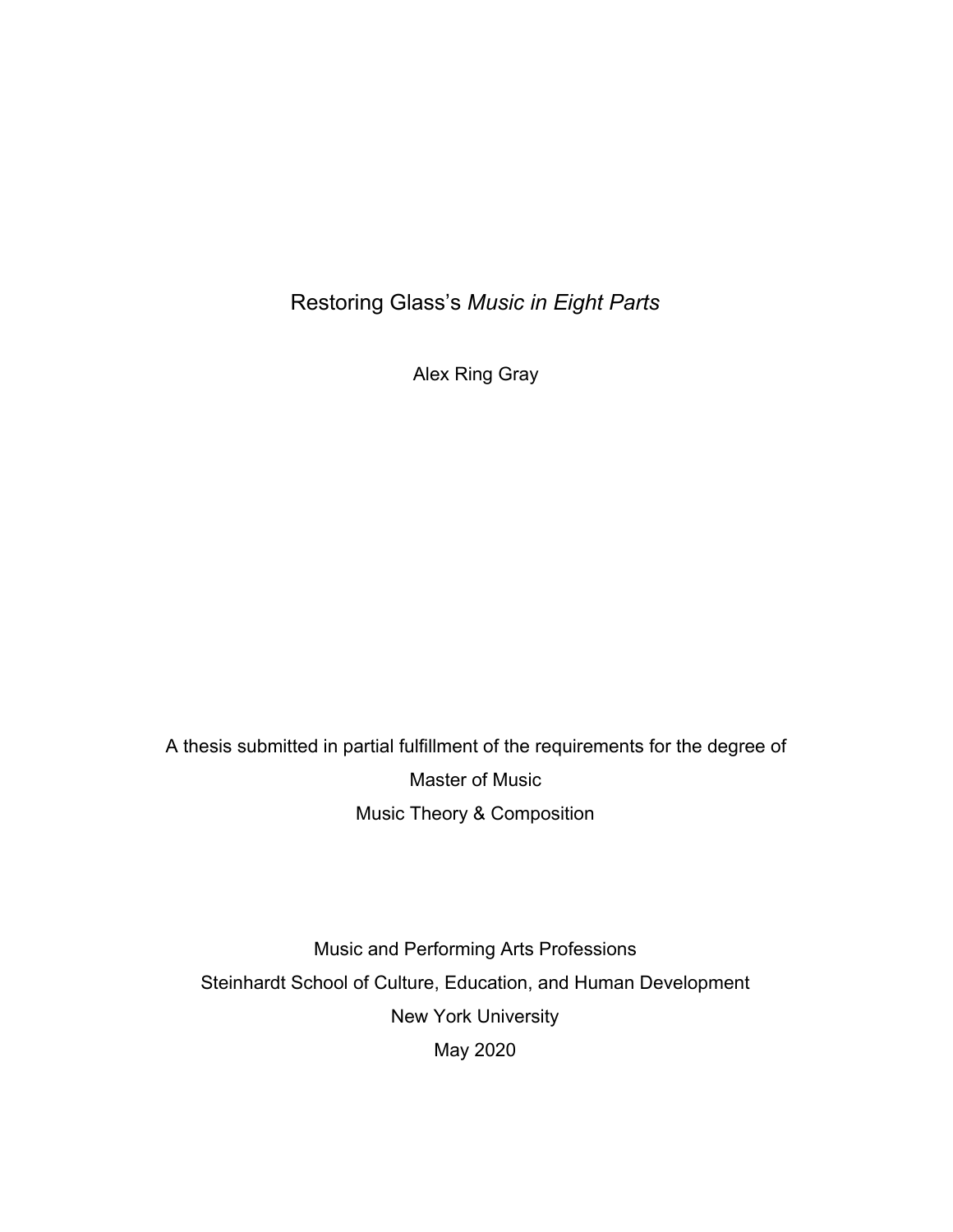© Alex Ring Gray

All Rights Reserved, 2020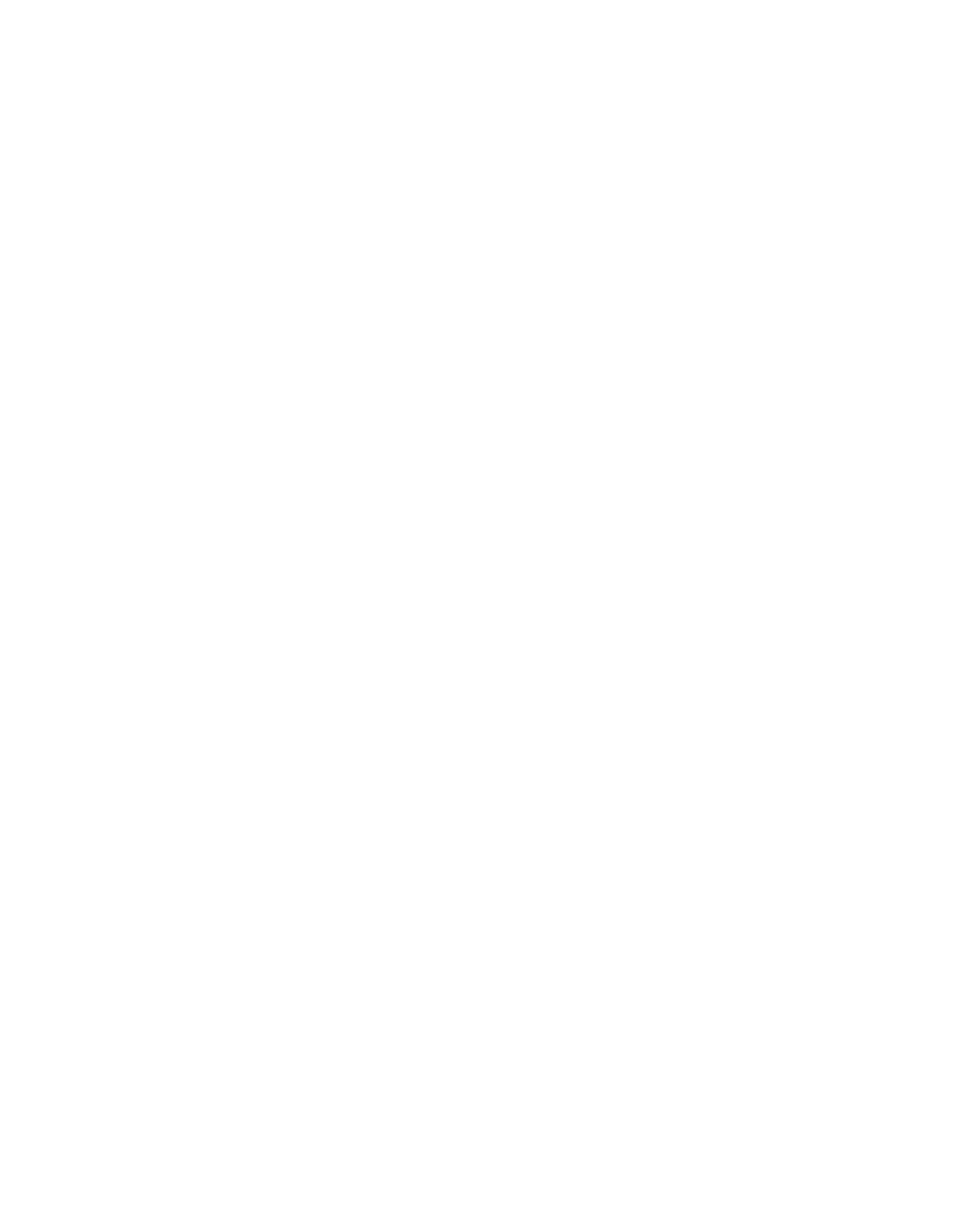"If you don't know what to do, there's actually a chance of doing something new."

― Philip Glass, [Words Without Music: A Memoir](https://www.goodreads.com/work/quotes/41638162)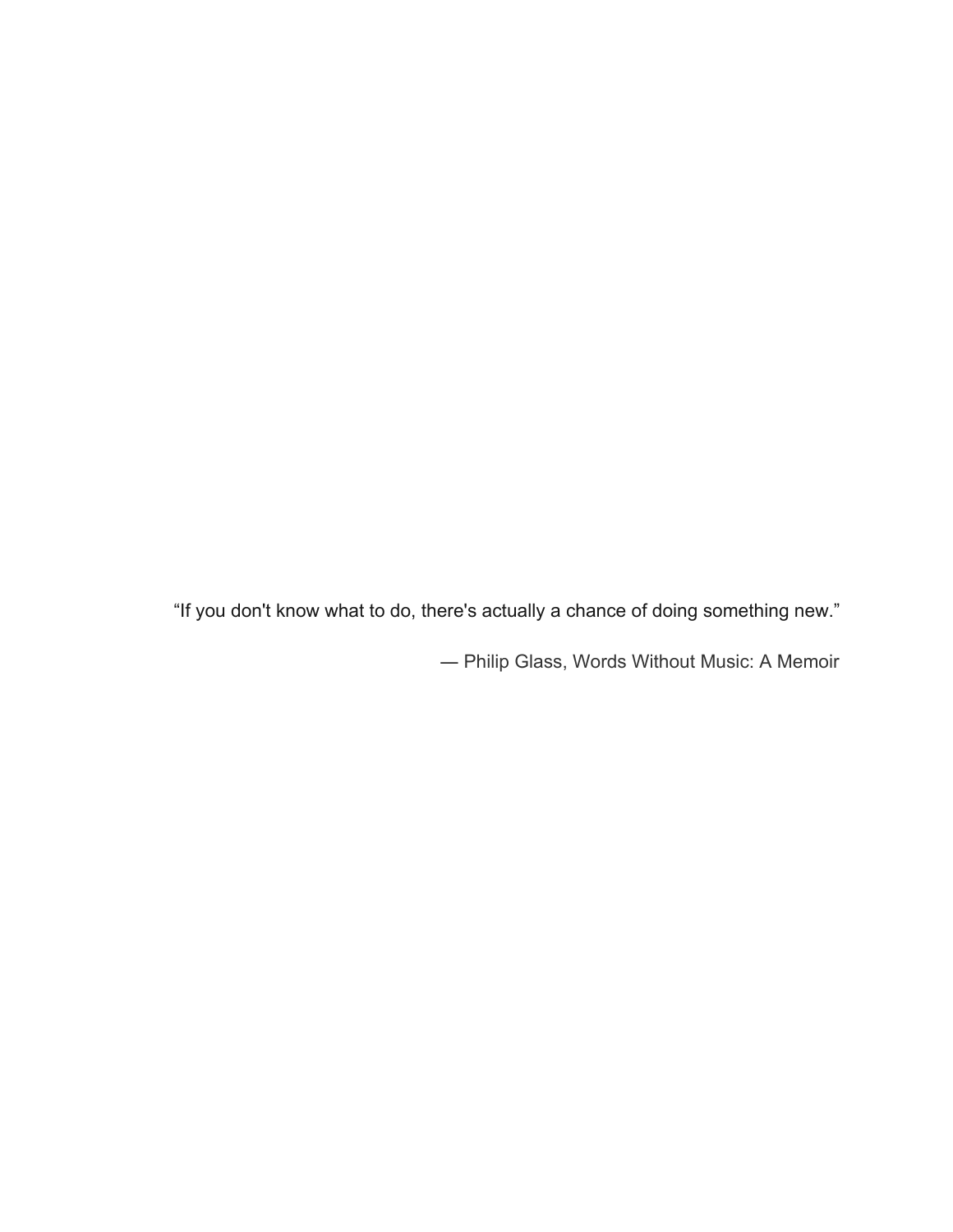# ACKNOWLEDGEMENTS

This project has been made possible through the generous support and collaboration of *several* individuals and organizations. Many, many thanks to:

| <b>Adrienne White</b>   | Vicki Leona Nguyen                        |  |
|-------------------------|-------------------------------------------|--|
| <b>Alex Weston</b>      | Zoe Knight                                |  |
| <b>Andrew Sterman</b>   |                                           |  |
| Christina Jensen        |                                           |  |
| <b>Cory Davis</b>       |                                           |  |
| Dan Bora                | Christie's                                |  |
| Drew Smith              | Dunvagen Music Publishers, Inc.           |  |
| <b>Fritz Myers</b>      | <b>Guggenheim Museum Library Archives</b> |  |
| Jacob Grossfeld         | <b>Jensen Artists</b>                     |  |
| James Fei               | <b>New York University</b>                |  |
| Jim Keller              | <b>NYU Wasserman Center</b>               |  |
| Jim Woodard             | <b>Orange Mountain Music</b>              |  |
| Joban Aguilar           | <b>Philip Glass Ensemble</b>              |  |
| Julia Wolfe             | Philip Glass Institute at The New School  |  |
| Lisa Bielawa            | <b>Walker Art Center Archives</b>         |  |
| <b>Michael Gordon</b>   |                                           |  |
| <b>Michael Riesman</b>  |                                           |  |
| <b>Mick Rossi</b>       |                                           |  |
| Nico Muhly              |                                           |  |
| <b>Philip Glass</b>     |                                           |  |
| <b>Richard Friedman</b> |                                           |  |
| <b>Richard Guérin</b>   |                                           |  |
| <b>Robert Honstein</b>  |                                           |  |

Tae Hong Park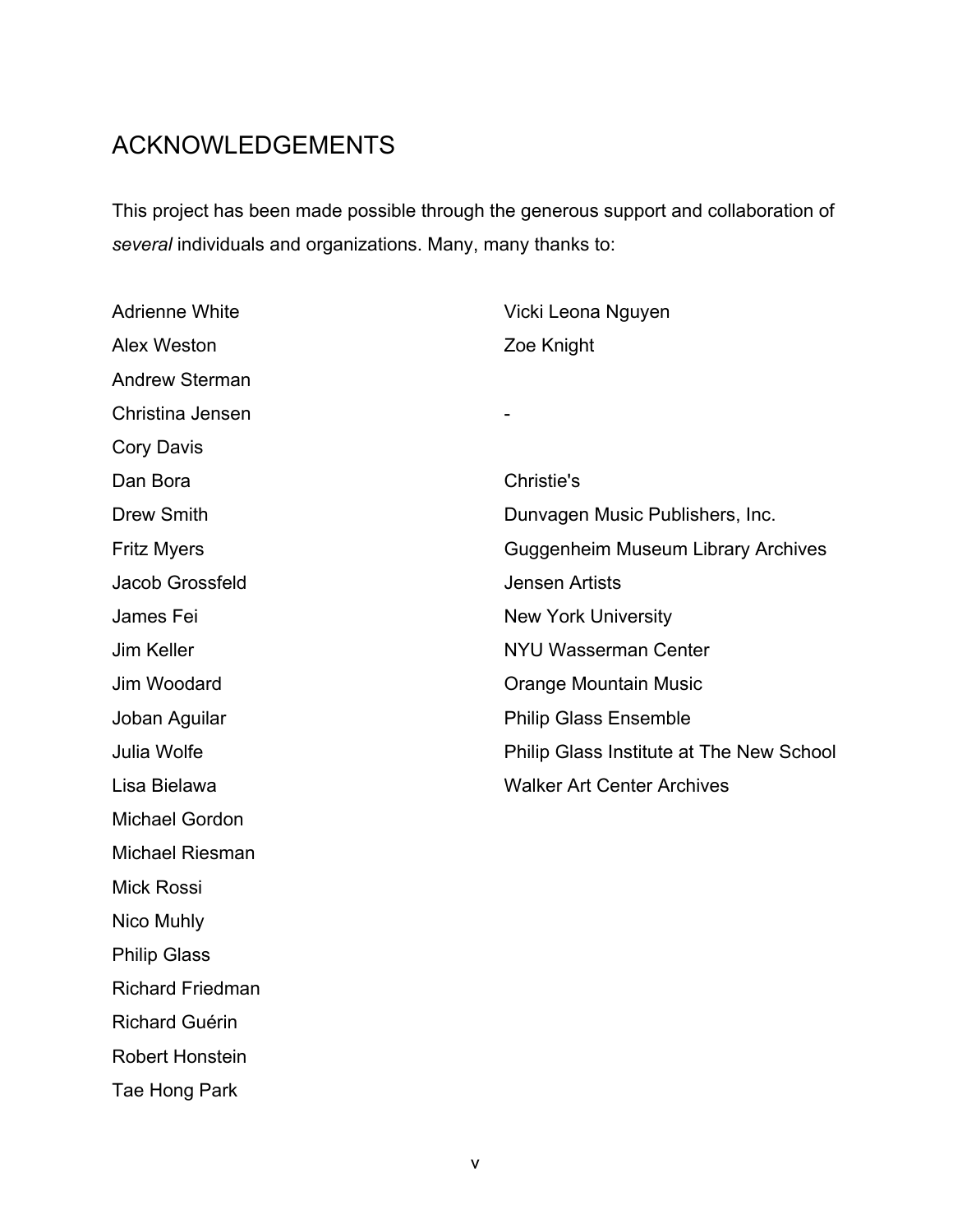### PREFACE

The restoration of Philip Glass's *Music in Eight Parts* fell into my hands by chance while interning at Dunvagen Music Publishers. It began as a small passion project and has taken on a life of its own as it has re-entered the Philip Glass Ensemble's performing repertoire. This project has not only uncovered a wonderful piece of music that had been lost to the archives, but has also stoked a unique collaboration involving many individuals.

This is a project that keeps on giving―even when we think that everything that can be said about this piece has been said, a new layer is discovered. It was just two days before the Glass Ensemble was to record the 2020 edition of *Eight Parts* that James Fei reached out and surprised us with the archival recording from 1970. This moment flipped the project on its head. After over a year of working with the materials, and planning for an energetic, high speed performance, we discovered that the piece was supposed to be performed at a slow, pastoral pace. As you will hear in the new recording, the Ensemble decided to split the difference. The first half is at the original slow tempo, and the second half moves into a double time that matches their typical performance practice.

During the course of this project, I have begun working for Dunvagen, which has opened up possibilities for further archival restoration projects. It is my hope that a number of gems from the archive might find their way to the public in the not-far-off future.

vi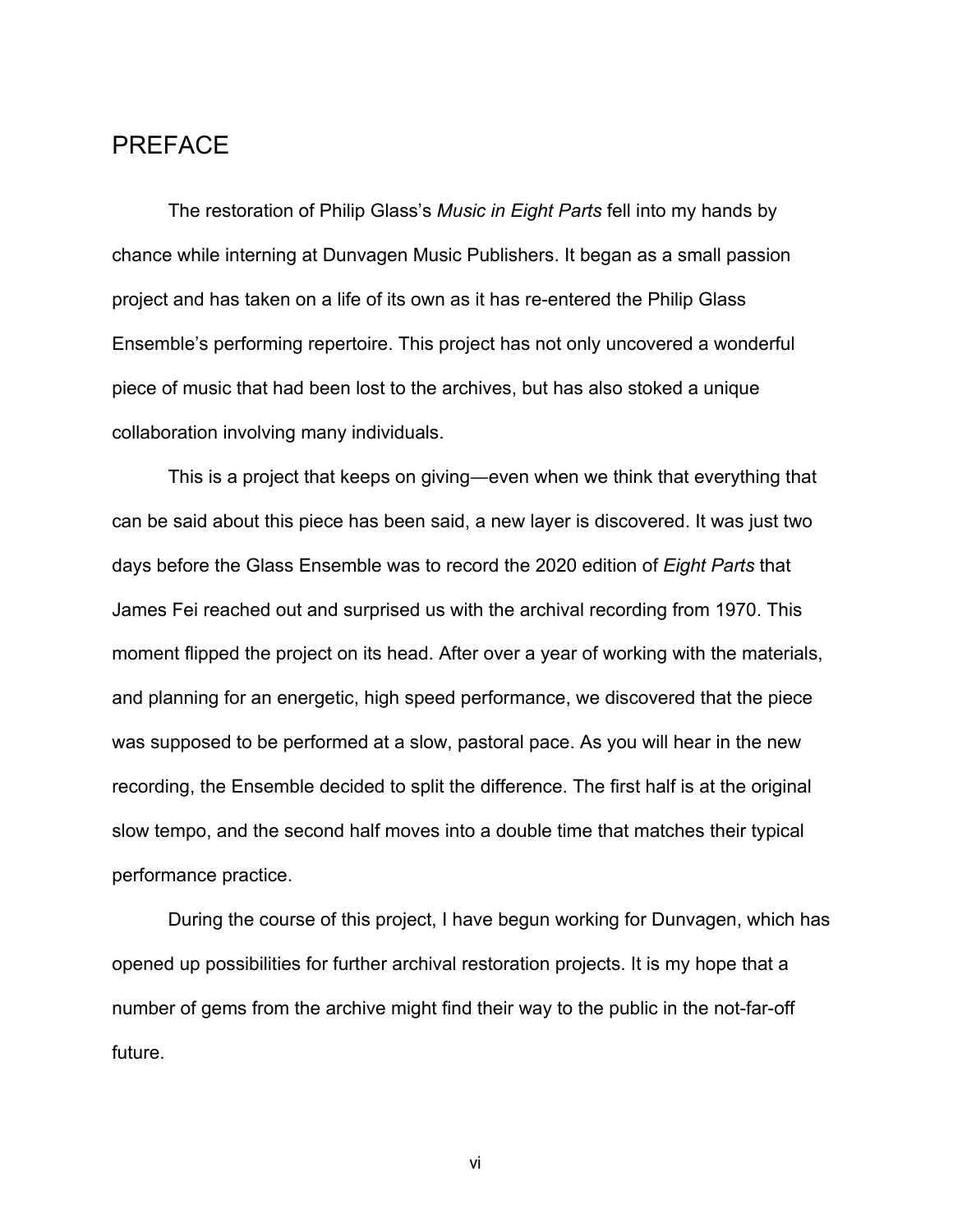### ABSTRACT

This paper covers the restoration of Philip Glass's *Music In Eight Parts* (1970)*,* a work lost and largely forgotten about for fifty years. The restoration process involved the decoding of shorthand notations into a traditionally notated score, researching historical clues for missing information, creating an electronic mock-up of the music, and adapting the work for the modern Philip Glass Ensemble. This paper further discusses the history of the work, including its conception, performance, and fall into obsolescence. Finally, this paper provides an analysis of the composition, with comparisons to preceding and subsequent works, revealing a stage of Glass's compositional development that is missing from current scholarship.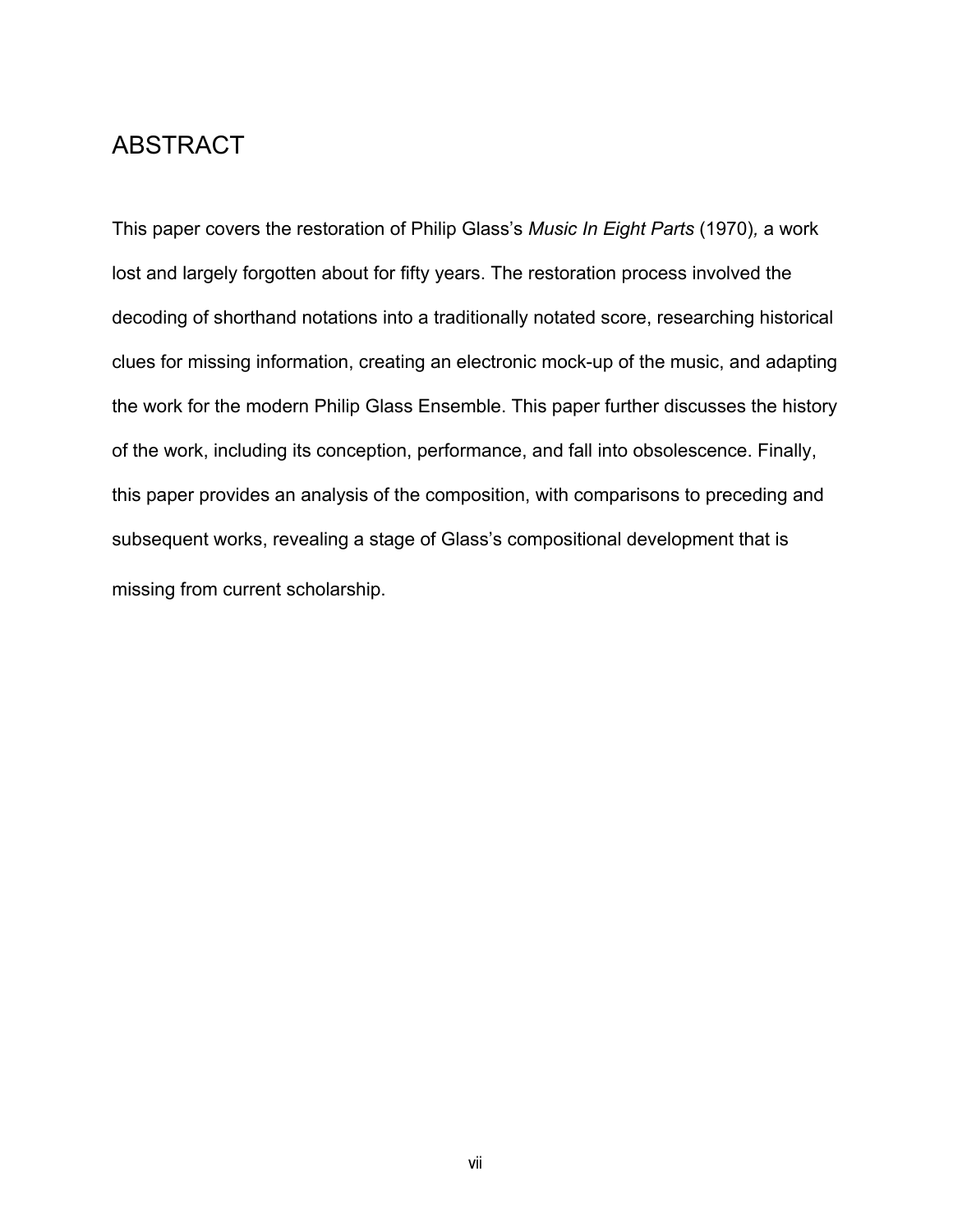# TABLE OF CONTENTS

| <b>ACKNOWLEDGEMENTS</b>        | $\mathsf{V}$   |
|--------------------------------|----------------|
| <b>PREFACE</b>                 | vi             |
| <b>ABSTRACT</b>                | vii            |
| <b>INTRODUCTION</b>            | 1              |
| <b>MUSIC IN EIGHT PARTS</b>    | $\overline{4}$ |
| <b>RESTORATION</b>             | 8              |
| Score                          | 8              |
| Electronic Mock-Up             | 11             |
| <b>Contemporary Adaptation</b> | 13             |
| <b>ANALYSIS</b>                | 14             |
| <b>CONCLUSION</b>              | 18             |
| <b>BIBLIOGRAPHY</b>            | 21             |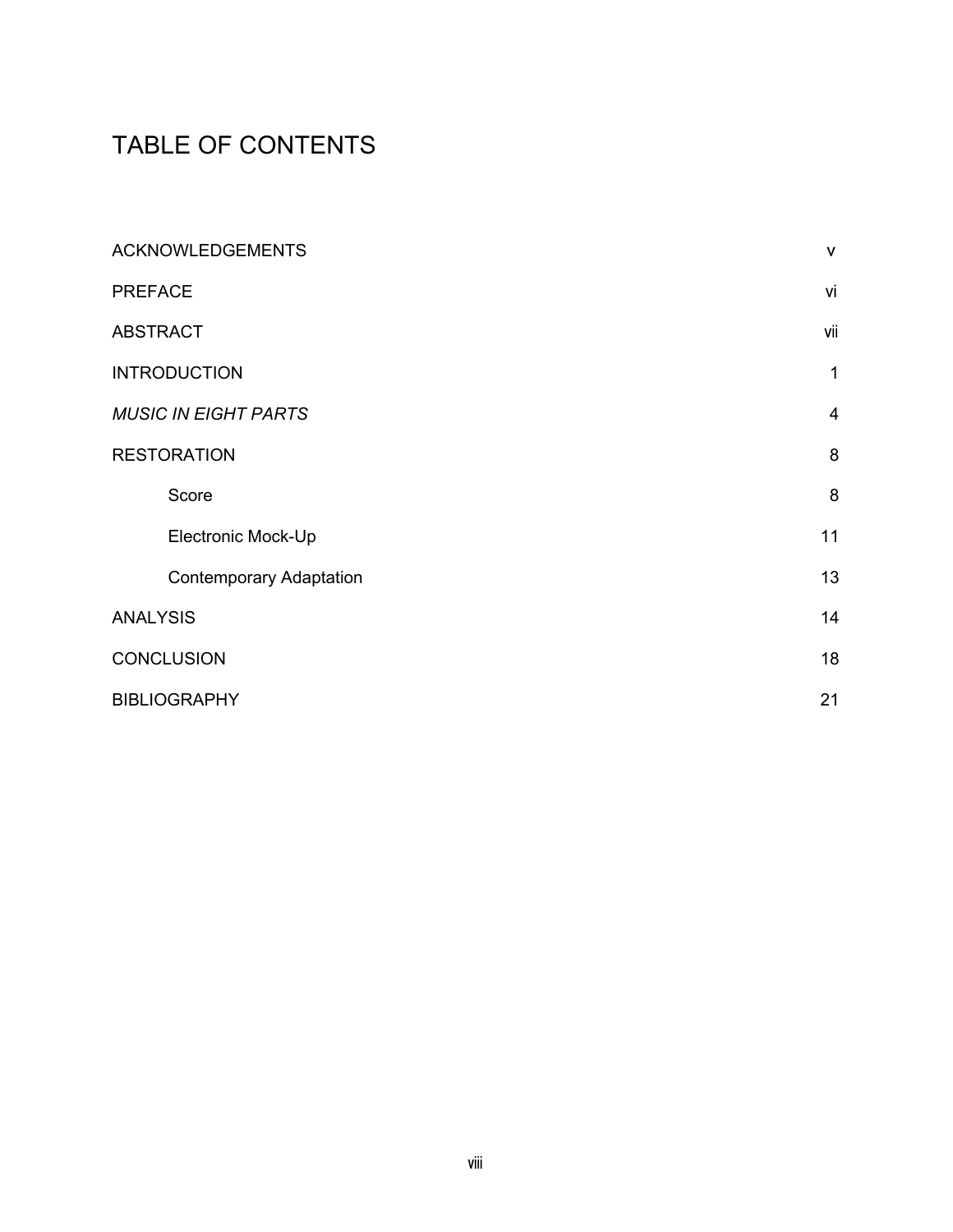### **INTRODUCTION**

The restoration of Philip Glass's *Music in Eight Parts* found its origins in January of 2019 at Glass's publishing office, Dunvagen Music. While interning for the company, the author was tasked with digitally archiving the Philip Glass Ensemble's performance history. During this process, the title *Music in Eight Parts* was uncovered. As this title was unknown to the company, the author began investigating its history.

Among the written performance records, the title only appears four times: twice at the Guggenheim Museum, and twice at the Walker Art Center in Minneapolis, all performed consecutively in 1970.<sup>1</sup> Curious about this short lifespan, the author began searching Dunvagen's catalog for more information, yielding no records. Eventually, a file containing drafts and parts was uncovered in Glass's digital manuscript archive; however, it contained no final versions. An online search led to finding that the final score had been listed in a 2017 Christie's auction of Paul F. Walter's art collection.<sup>2</sup> Fortunately, the full score was available for preview online.<sup>3</sup> It was entirely shorthand.

An original recording of the work did not surface until after the restoration process was completed. Despite ealy research in the archives of the Guggenheim and the Walker Art Center, both institutions cited 1970 as preceding their normalization of

<sup>1</sup> "Philip Glass Ensemble Performance Records" (Tour records, Philip Glass Archive, 1968-2009.)

 $2$  Christie's in one of the world's largest auction houses, dealing largely with art collections.

<sup>3</sup> "GLASS, Phillip (b. 1937). Autograph music manuscript signed ('Philip Glass'), 'Music in Eight Parts,' n.p., January, 1970." Christie's, accessed December 12, 2019.

[https://www.christies.com/lotfinder/Lot/glass-phillip-b-1937-autograph-music-manuscript-6098304-details.](https://www.christies.com/lotfinder/Lot/glass-phillip-b-1937-autograph-music-manuscript-6098304-details.aspx) [aspx](https://www.christies.com/lotfinder/Lot/glass-phillip-b-1937-autograph-music-manuscript-6098304-details.aspx)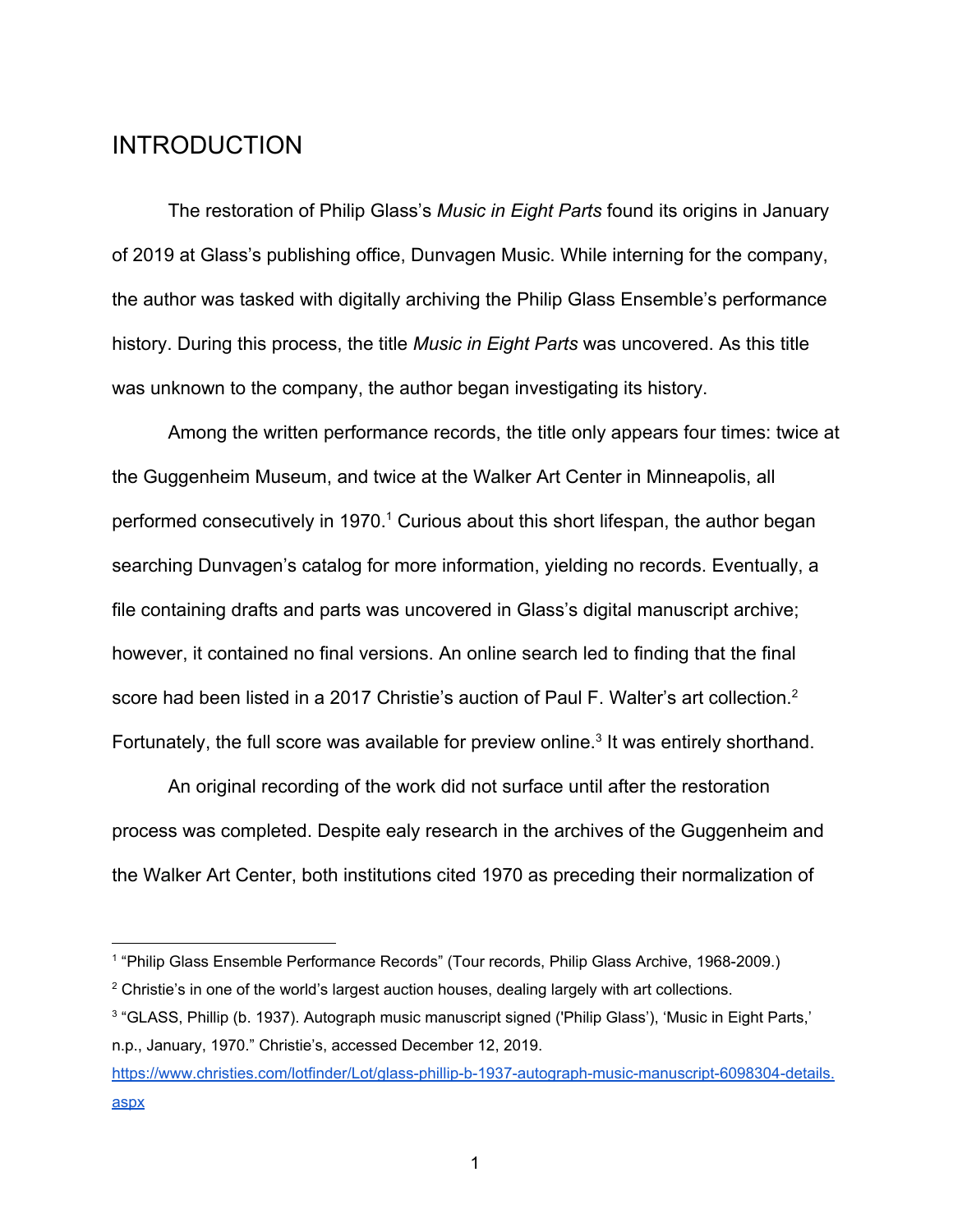recording events. However, a bootleg recording of Ensemble member Jon Gibson being interviewed on a University of California, Berkeley radio show in 1970 suggested that a recording should exist. In the interview, Gibson plays a recording of Glass's *Music in Similar Motion,* credited as being recorded live at the Guggenheim on the same date as *Music in Eight Parts'* premiere.<sup>4</sup> The radio station unfortunately did not have copies of this tape.<sup>5</sup> For over a year, it was accepted that this tape had simply been lost. In March 2020, James Fei contacted the author providing a digitized copy of the original tape, which was found in the libraries of Wesleyan University, donated by David Berhman<sup>6</sup>.

| 1/16/1970                         | New York, NY Guggenheim<br><b>USA</b><br>Museum       | <b>PGE Concert</b><br>Music in Fifths<br>Music in Eight Parts<br>Music in Similar Motion | xJG: David Berhman (viola),<br>Glass, Art Murphy, Gibson,<br>Landry, Jim Tenney, S. Reich,<br>Beverly (something) on cello.<br>Have photo of rehearsal. |
|-----------------------------------|-------------------------------------------------------|------------------------------------------------------------------------------------------|---------------------------------------------------------------------------------------------------------------------------------------------------------|
| 1/17/1970<br><b>USA</b><br>Museum | New York, NY Guggenheim                               | <b>PGE Concert</b>                                                                       |                                                                                                                                                         |
|                                   |                                                       | <b>Music in Fifths</b><br><b>Music in Eight Parts</b><br>Music in Similar Motion         |                                                                                                                                                         |
| 5/13/1970<br><b>MN</b>            | Minneapolis, Walker Art<br><b>USA</b><br>Center       | <b>PGE Concert</b>                                                                       |                                                                                                                                                         |
|                                   |                                                       | Music in Fifths                                                                          |                                                                                                                                                         |
|                                   |                                                       | <b>Music in Eight Parts</b>                                                              |                                                                                                                                                         |
|                                   |                                                       | Music in Similar Motion                                                                  |                                                                                                                                                         |
| 5/14/1970                         | Minneapolis, Walker Art<br><b>USA</b><br>Center<br>MN | <b>PGE Concert</b>                                                                       | JG: Last concert S. Reich<br>performs with PGE                                                                                                          |
|                                   |                                                       | <b>How Now</b>                                                                           |                                                                                                                                                         |
|                                   |                                                       | <b>Music in Eight Parts</b>                                                              |                                                                                                                                                         |
|                                   |                                                       | Music in Similar Motion                                                                  |                                                                                                                                                         |

Figure 1: Philip Glass Ensemble Performance Records

Without a traditionally notated score or known audio recording, and without public

awareness of the piece, *Music in Eight Parts* had been lost to time. This paper details

<sup>4</sup> Steve Reich, *Information Transmission, Modulation and Noise,* Modern Silence OI017, 2016, vinyl LP.

<sup>5</sup> Richard Friedman, host of KPFA radio show in 1970, email to the author, October 4, 2019.

<sup>6</sup> James Fei, email to the author, March 25, 2020.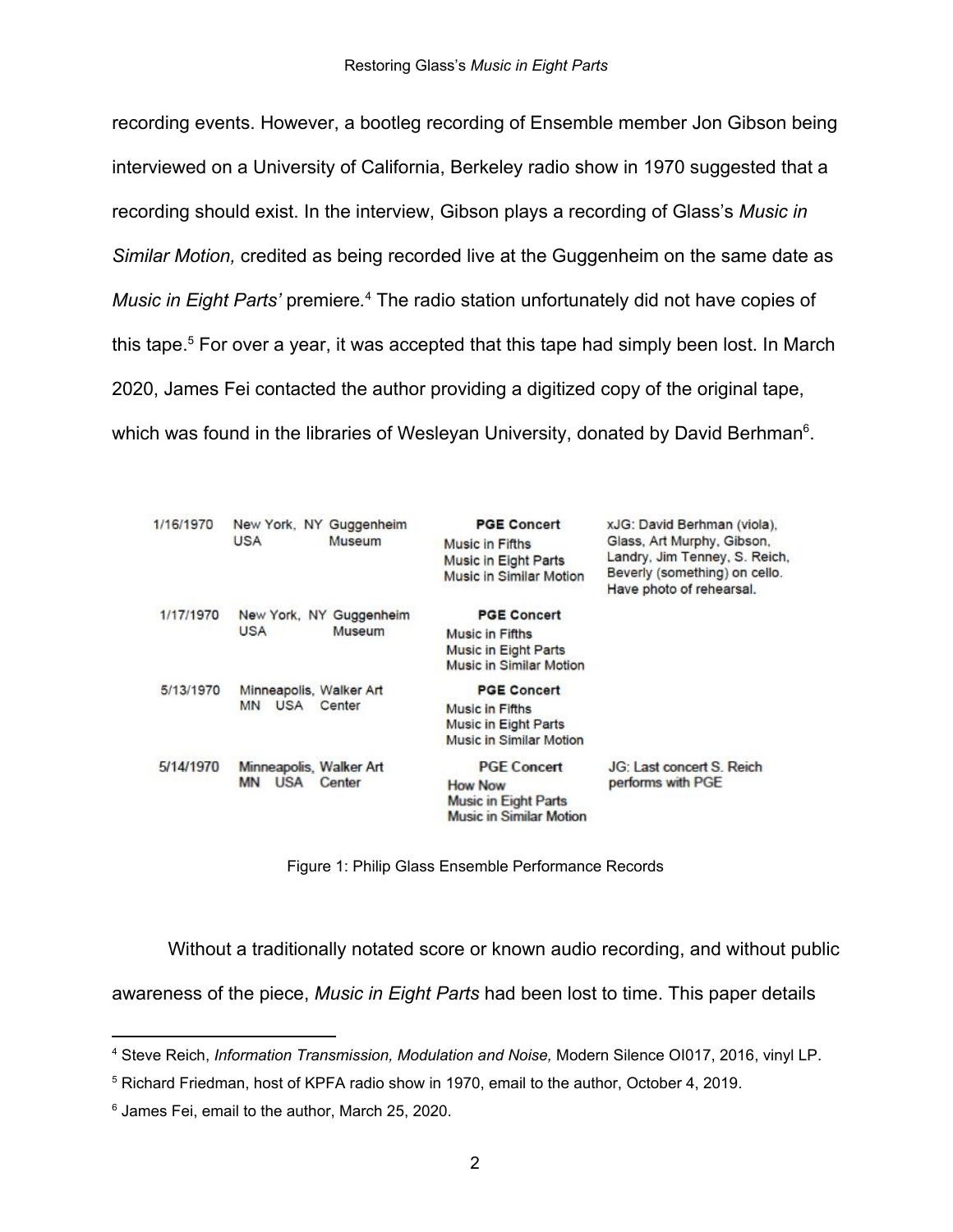the process of restoring Glass's work after fifty years of obsoleteness, ultimately leading to its recording and performance by the modern Philip Glass Ensemble in 2020. This process faced the complications of deducing missing information, translating shorthand, working with faded memories, and finding a balance between historical accuracy and contemporary performance practice. This paper further examines the history of this work, its place in Glass's compositional development, and an analysis of its musical content.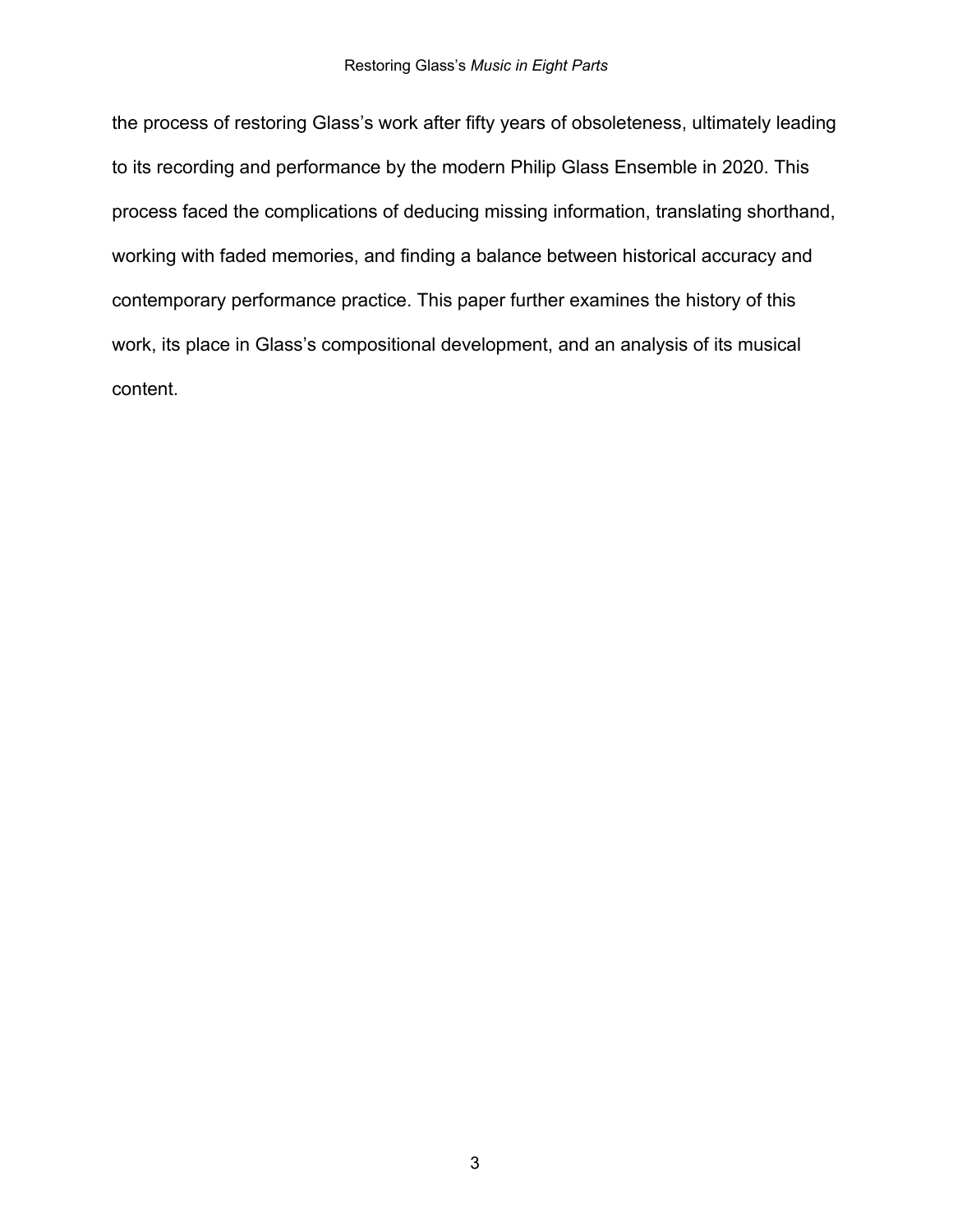## *MUSIC IN EIGHT PARTS*



Figure 2: Philip Glass Ensemble at the Guggenheim, 1970. © Richard Landry

*Music in Eight Parts* was written from late 1969 to January 1970 between *Music in Similar Motion (1969) and Music with Changing Parts (1970).<sup>7</sup> It received its premiere* at the Guggenheim Museum on January 16, 1970, $8$  the debut concert of the Philip Glass Ensemble.<sup>9</sup> The concert, a part of the Guggenheim's "Live/Electric Music" series, also featured the works *Music in Fifths* (1969) and *Music in Similar Motion.*<sup>10</sup> The program was repeated the following night. The Ensemble then performed a two-night residency as part of the Walker Art Center's "Seven Nights of New Music" series from May 13-14.  $11$ <sup>11</sup> As the Walker was under construction at this time, the concerts were held at the

<sup>7</sup> Philip Glass, "Music in Eight Parts (DRAFTS)", (Manuscript Archive, Philip Glass Archive, 1970.)

<sup>8</sup> "Philip Glass Ensemble Performance Records" (Tour records, Philip Glass Archive, 1968-2009.)

<sup>9</sup> Philip Glass, *Words Without Music* (New York: Liveright Publishing Co., 2016), 284.

<sup>10</sup> Solomon R. Guggenheim Museum. "LIVE/ELECTRIC MUSIC/1970". 1969. Pamphlet.

<sup>&</sup>lt;sup>11</sup> "Philip Glass Ensemble Performance Records"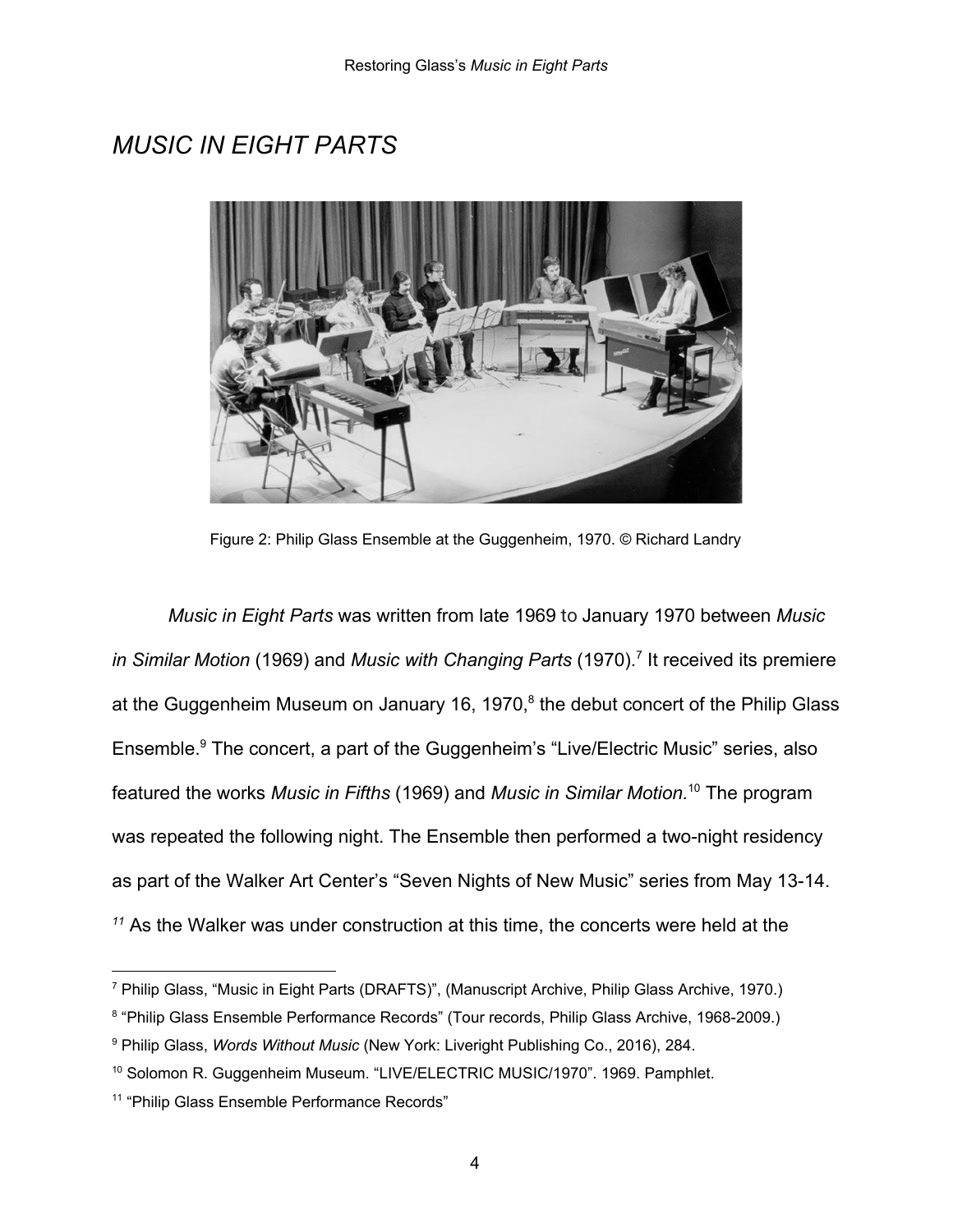nearby Theatre in the Round.<sup>12</sup> These are the only performances of *Music in Eight Parts* that appear in the Ensemble's written records.

There are two known performances that were not listed in the Ensemble's records. A concert program featuring *Eight Parts* from February 27, 1971 at Neue Galerie im Alten Kurhaus (now the Ludwig Forum Aachen) was found on an online bookstore<sup>13</sup>. This seller also listed a poster advertising an Ensemble concert at Evangelische Gemeinde zu Düren the night prior (February 26, 1971). While the poster doesn't list the program, it is likely that it shared the same content<sup>14</sup>. This totals 6 known performances of *Music in Eight Parts* before it was retired from the Ensemble's repertoire.

The early concerts received lackluster reviews in the mainstream press, but found praise in smaller avant-garde circles. While the *New York Times* referred to the Guggenheim concert as "either hypnotic or boring, depending on one's reaction," and "a waste of time,"<sup>15</sup> Long Island Press, contrasted:

 "...with immaculate digital precision, the music wound its imitative way through a myriad of subtle shifts in color and rhythm in an intriguing and winning manner.

<sup>&</sup>lt;sup>12</sup> Jill Vuchetich (Head of Archives, Walker Arts Center), email to author, April 12, 2019.

<sup>&</sup>lt;sup>13</sup> "(Philip Glass). Musik der amerikanischen Avantgarde. Philip Glass undsein Ensemble. Neue Galerie im Alten Kurhaus, Aachen, 27.2.1971**."** J. N. Herlin, Inc, accessed April 12, 2020.

[https://www.jeannoelherlin.com/product/philip-glass-musik-der-amerikanischen-avantgarde-philip-glass-u](https://www.jeannoelherlin.com/product/philip-glass-musik-der-amerikanischen-avantgarde-philip-glass-undsein-ensemble-neue-galerie-im-alten-kurhaus-aachen-27-2-1971/) [ndsein-ensemble-neue-galerie-im-alten-kurhaus-aachen-27-2-1971/](https://www.jeannoelherlin.com/product/philip-glass-musik-der-amerikanischen-avantgarde-philip-glass-undsein-ensemble-neue-galerie-im-alten-kurhaus-aachen-27-2-1971/)

<sup>14</sup> "(Philip Glass). Musik der amerikanischen Avantgarde. Philip Glass undsein Ensemble. Evangelischer Gemeindesaal, Düren, 28. Februar 1971." J. N. Herlin, Inc, accessed April 12, 2020.

[https://www.jeannoelherlin.com/product/philip-glass-musik-der-amerikanischen-avant-garde-philip-glass-u](https://www.jeannoelherlin.com/product/philip-glass-musik-der-amerikanischen-avant-garde-philip-glass-undsein-ensemble-evangelischer-gemeindesaal-duren-28-februar-1971/) [ndsein-ensemble-evangelischer-gemeindesaal-duren-28-februar-1971/](https://www.jeannoelherlin.com/product/philip-glass-musik-der-amerikanischen-avant-garde-philip-glass-undsein-ensemble-evangelischer-gemeindesaal-duren-28-februar-1971/)

<sup>15</sup> Peter Davis, "Three Pieces by Glass Probe the Sonic Possibilities," *New York Times,* January 1970.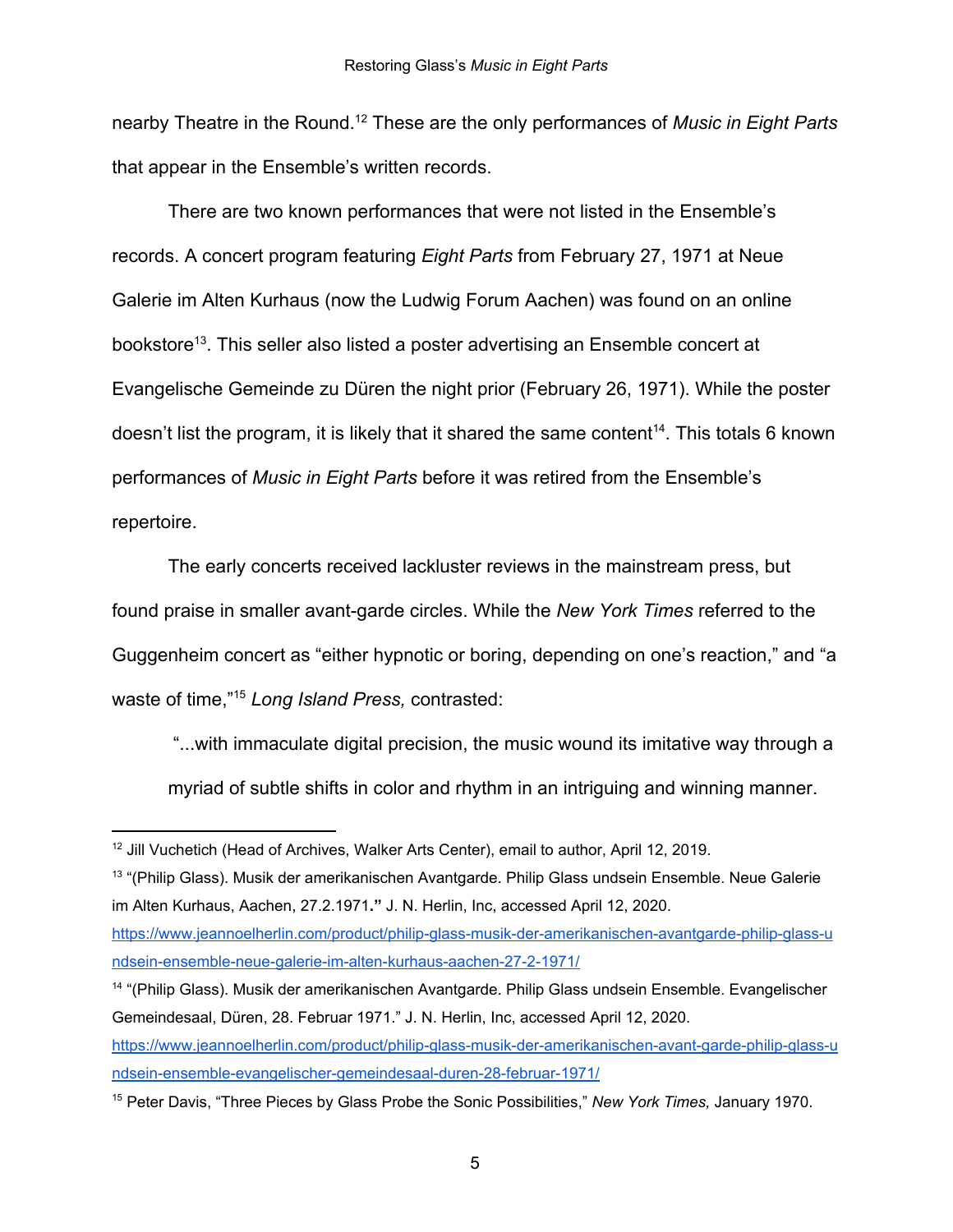My enthusiastic burst of applause was about the only such granted by a very knowing and undemonstrative audience."<sup>16</sup>

It is of note that *Music in Eight Parts* is the first score for the Ensemble with specifically orchestrated lines, and thus the first composition to require individual parts.<sup>17</sup> Prior works were played entirely in unison and were therefore read directly from scores. During this time, Glass openly invited any musicians to join his ensemble so long as they committed to all rehearsals and performances. Consequently, the Ensemble's instrumentation was fairly eclectic until they were standardized in 1974, based on the instrumentation of *Music in Twelve Parts*. *Eight Parts* is scored for two soprano saxophones (Jon Gibson, Dickie Landry), viola (David Berhman), cello (Beverley Lauridsen), and three electric organs (Art Murphy, Jim Tenney, Philip Glass). Early drafts additionally included clavinet (Steve Reich),  $18$  but this was eliminated from the final score.<sup>19</sup> However, Reich did perform the other works on these concerts. His clavinet and empty chair can be seen on stage at the Guggenheim in Figure 2.

The composition is a development upon Glass's additive process used in his preceding works. Whereas his previous works are primarily focused on the expansion of rhythmic figures, *Eight Parts* also expands harmonically and texturally. The work begins in unison and climaxes in six-part harmony spread across eight lines of counterpoint,

<sup>16</sup> Bryon Belt, "Weekend: Some Old, Some New, Some Very Good," *Long Island Press* (New York, NY)*,* January, 1970.

<sup>17</sup> Philip Glass, *Music in Eight Parts* (New York: Dunvagen Music, 1970).

<sup>18</sup> Glass, "Music in Eight Parts (DRAFTS)"

<sup>19</sup> Glass, *Music in Eight Parts*.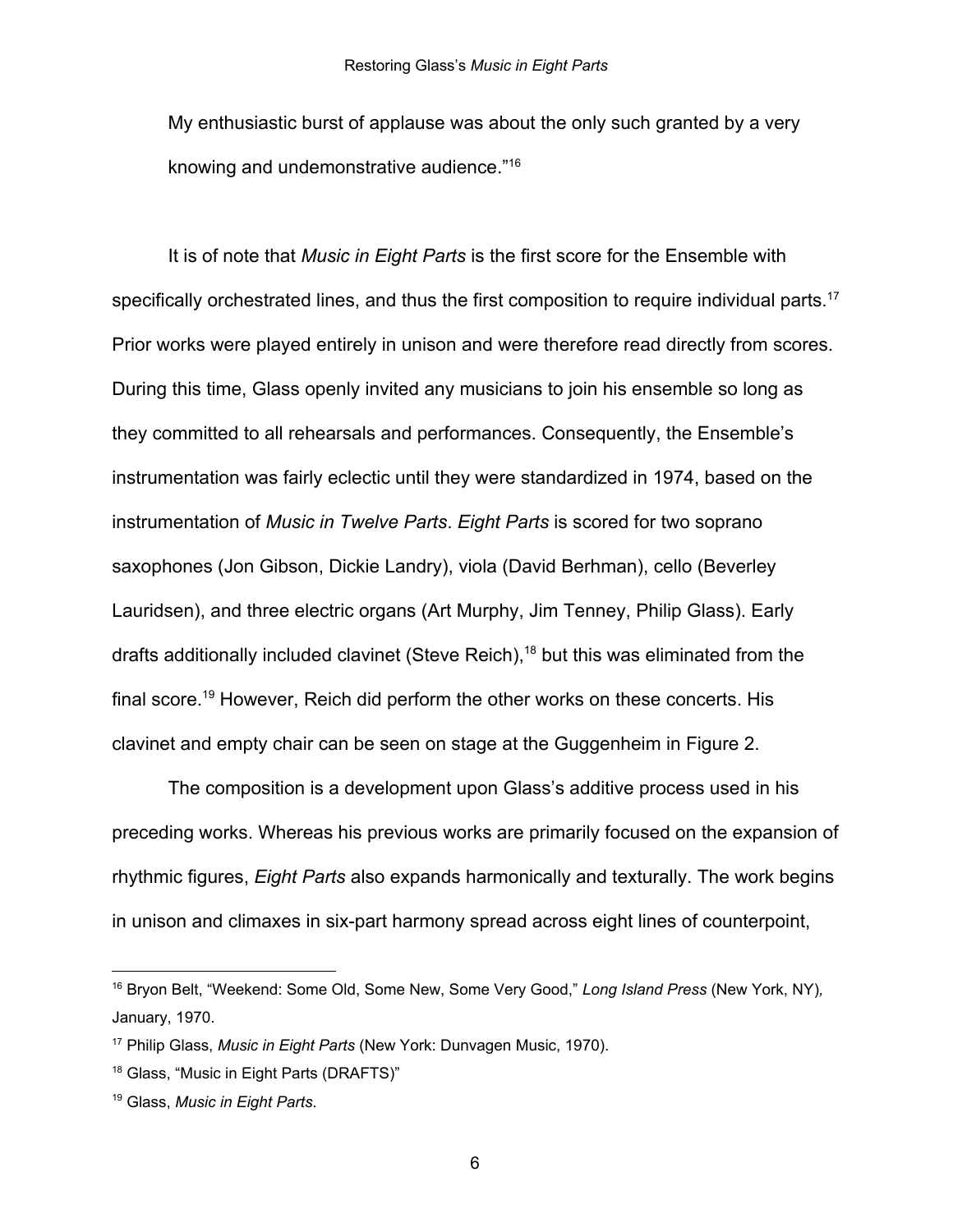hence the title. Unlike Glass's subsequent work *Music in Twelve Parts,* written both in twelve lines of counterpoint *and* in twelve movements, this composition is completed in one movement.<sup>20</sup> The harmonic density consistently changes from one note to the next, superimposing a second layer of rhythm; a result of denser chords carrying more sonic weight, thus forming accents in the lines.

*Eight Parts* was retired from performance once Glass began to write *Twelve Parts, as this new evening-length work became the Ensemble's primary focus. In* Glass's words, "Once we had *Twelve Parts*, we had no need to play *Eight Parts*."<sup>21</sup> The score, along with several other manuscripts, was ultimately sold to Paul Walter to aid in paying off debt accrued from the original production of *Einstein on the Beach* (1976).<sup>22</sup> With the exception of a brief entry about the work in Keith Potter's *Four Musical Minimalists,* it had been entirely obsolete until it resurfaced in Christie's auction.

<sup>20</sup> Philip Glass, *Words Without Music*, 270. *Music in Twelve Parts* was originally conceived as one-movement work, as well. Glass decided to expand it to twelve movements after a colleague, misunderstanding the meaning of the title, asked him, "What do the other eleven parts sound like?"

 $21$  Philip Glass, personal communication with author, April 12, 2019.

<sup>22</sup> Glass, *Words Without Music*, 301.; "Music in Eight Parts," Christie's.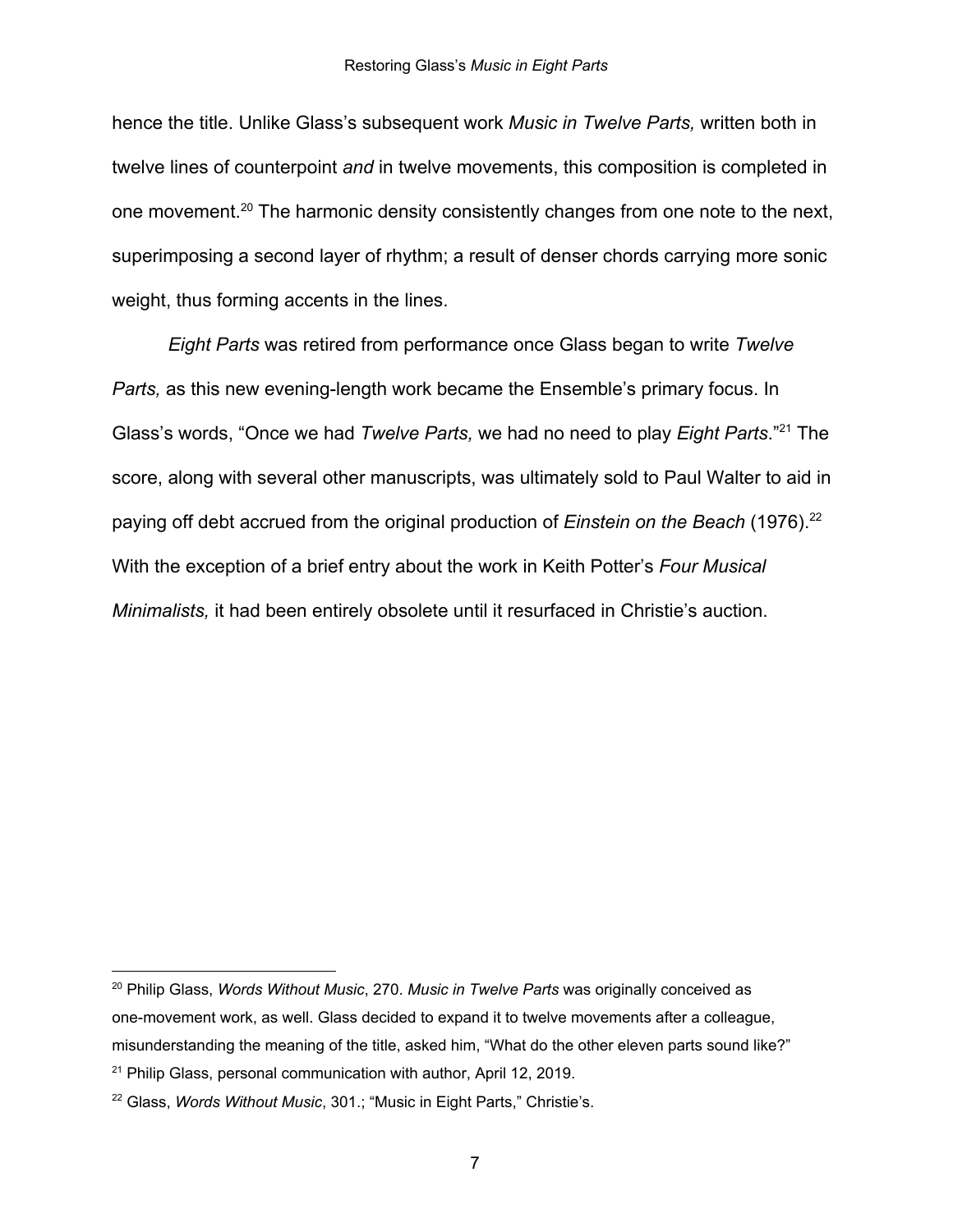### **RESTORATION**

#### **SCORE**

The score for *Music in Eight Parts* is written entirely in shorthand. The first page of the score features strings of numbers grouped as figures, and rhythmic phrasings indicated with slurs (figure 3). On the second page, there is a key detailing the corresponding notes and orchestration for each number (figure 4). Though no final parts exist to confirm this correspondence, earlier drafts and their parts align in this manner.<sup>23</sup>



Figure 3: Philip Glass, *Music In Eight Parts* manuscript, pg.1, 1970

Using this key, a score was created in "standard" Western staff notation, but following the unique nuances of early Glass scores. To reflect the style of the drafts' parts, and to keep consistent with Glass's other scores from this period, the new score

<sup>&</sup>lt;sup>23</sup> Glass, "Music in Eight Parts (DRAFTS)"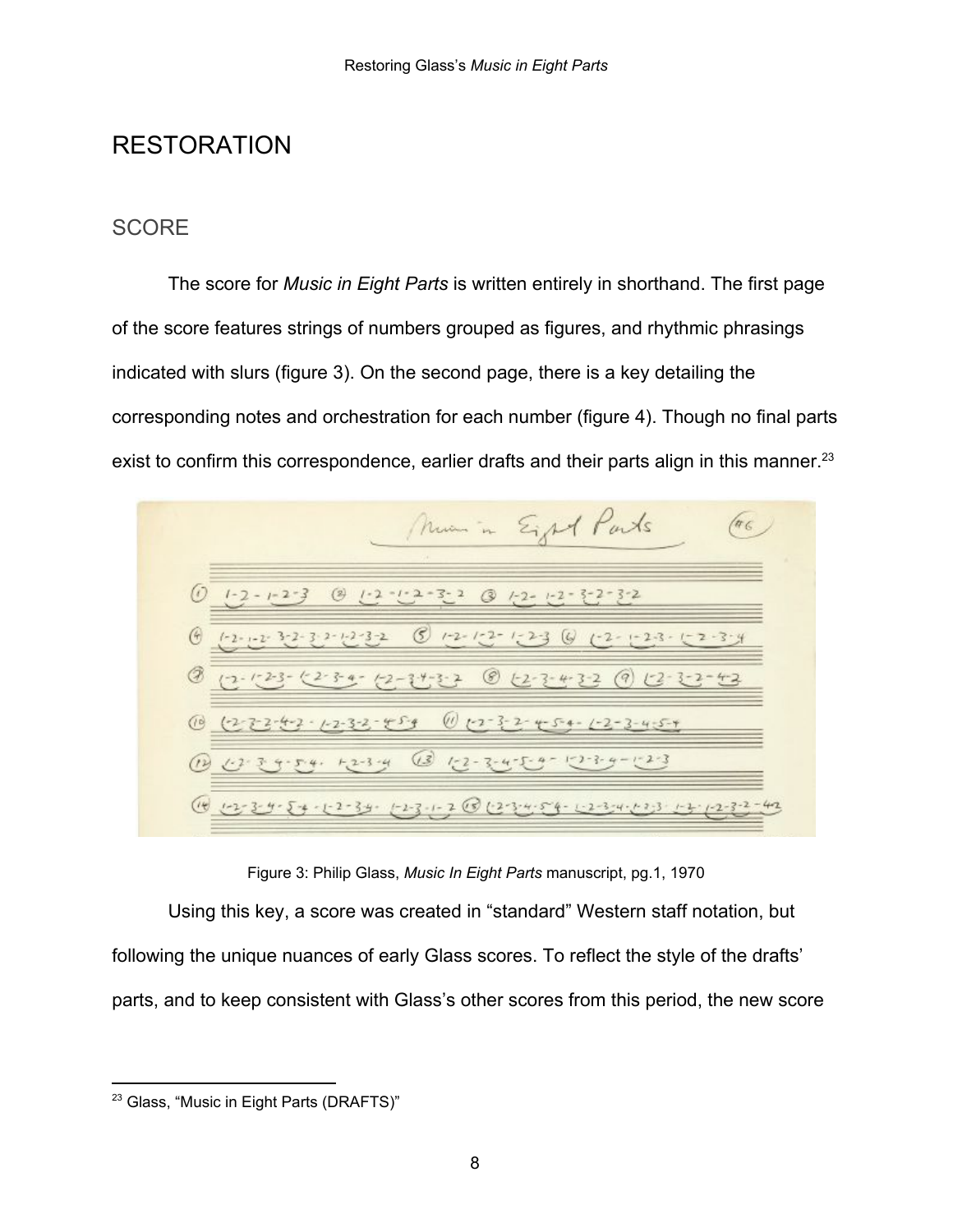includes no time signatures or repeat structures, and bar lines are used only to separate figures. Reflected in the score is also Glass's unique style of beaming from the original parts, with the minor alteration of changing stem directions to align with publication standards (figures 5-6). Though such a score seems unconventional, it has long been the performance practice of the Philip Glass Ensemble to read from such scores.



Figure 4: Philip Glass, *Music In Eight Parts* manuscript, pg.2, 1970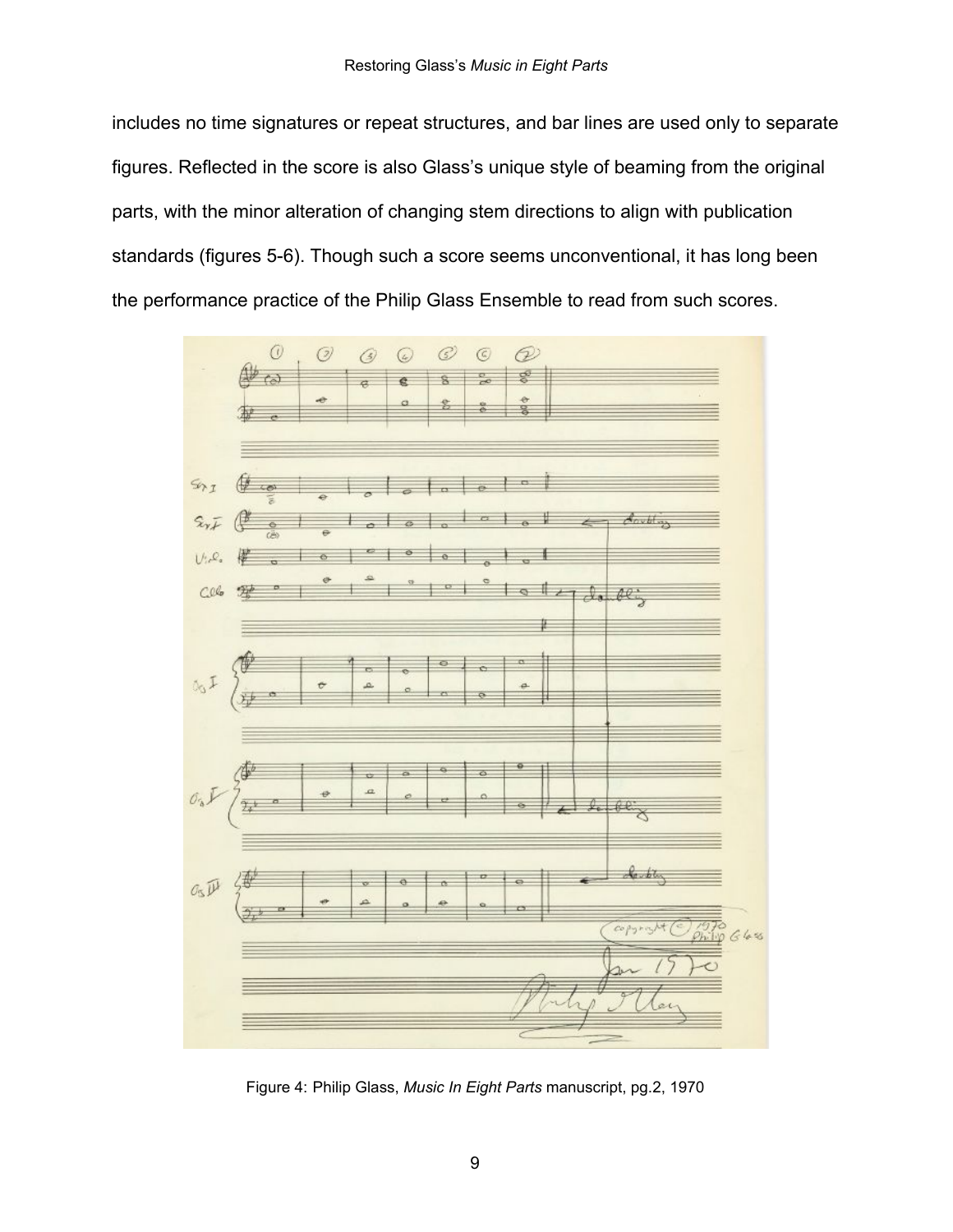There were some details unanswered by both the final score and the earlier drafts, as the archival recording had not yet been discovered. What was the tempo? How many times were figures repeated, if at all? Does everyone play all the time? Speaking about the piece with Glass and members of the Ensemble yielded no definitive answers as none of them could remember how the piece sounded. In fact, when speaking to Jon Gibson, a founding member of the Ensemble, he asked "Do you mean *Twelve Parts*? I'm not remembering a piece in *Eight Parts*."<sup>24</sup> Due to this lack of memory, these answers would have to be answered through historical context.



Figure 5 (left): Philip Glass, *Music in Eight Parts* (draft parts), 1969. Figure 6 (right): *Music in Eight Parts* (Gray Restoration), 2019.

With no written indication or memory of the tempo, the vague tempo used in several of Glass's other early scores was included: "fast, steady." Michael Riesman, the director of the Philip Glass Ensemble since 1974, suggests that this typically translates to the 144-168 BPM range in their performances.<sup>25</sup> Nearly a year after the restoration had been completed, it was discovered that *Eight Parts* was originally performed at a

<sup>&</sup>lt;sup>24</sup> Jon Gibson, email to author, February 28, 2019.

<sup>25</sup> Michael Riesman, personal communication with author, December 17, 2019.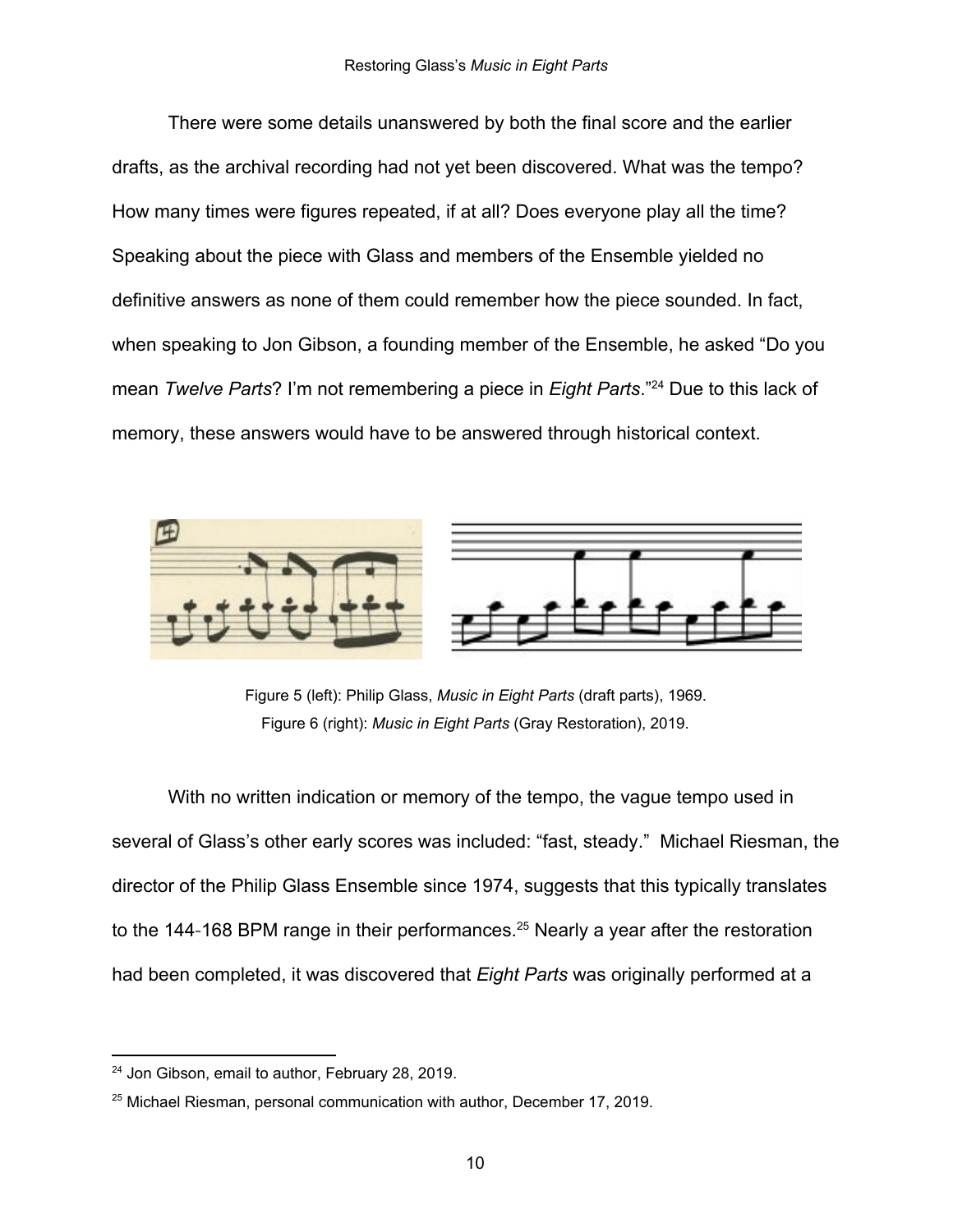much slower tempo, approximately 60 BPM, which starkly contrasts the other works from Glass's early period. Though lacking sonic memory of the work, Glass offered insight on the Ensemble's typical early performance practice, stating, "We would just repeat figures until I cued to move on."<sup>26</sup> This statement aligns with the lack of written repeats in his 1969 scores, such as *Music in Similar Motion*,<sup>27</sup> though recordings feature extensive repeats of each figure<sup>28</sup>. For this reason, any indication of repeat structures has been omitted from the new score.

On the back of the manuscript is an arrangement of numbers and letters that seemingly jump far beyond where the first page ends, additionally using a different shorthand system. At first, this was a cause for concern as it suggested there may be missing pages from the score. Riesman instantly recognized these figures as the shorthand and patterns used on the final page of *Music with Changing Parts* (1970).<sup>29</sup> This was unrelated to *Eight Parts* and likely written down for lack of other paper, not uncommon among the sketches in Glass's manuscript archive. As such, these do not appear in the new score*.*

#### ELECTRONIC MOCK-UP

Because no known recordings of the work were initially found, the completion of the score was followed by an electronic mock-up of the piece. The length of the work

<sup>&</sup>lt;sup>26</sup> Philip Glass, personal communication with author, February 23, 2019.

<sup>27</sup> Philip Glass, *Music in Similar Motion* (New York: Dunvagen Music, 1969).

<sup>28</sup> Philip Glass, "Music in Similar Motion," 1971, track 4 on *Two Pages/Contrary Motion/Music in Fifths/Music in Similar Motion* , Elektra//Nonesuch, 1994, CD.

<sup>29</sup> Michael Riesman, email to author, February 28, 2019.

<sup>11</sup>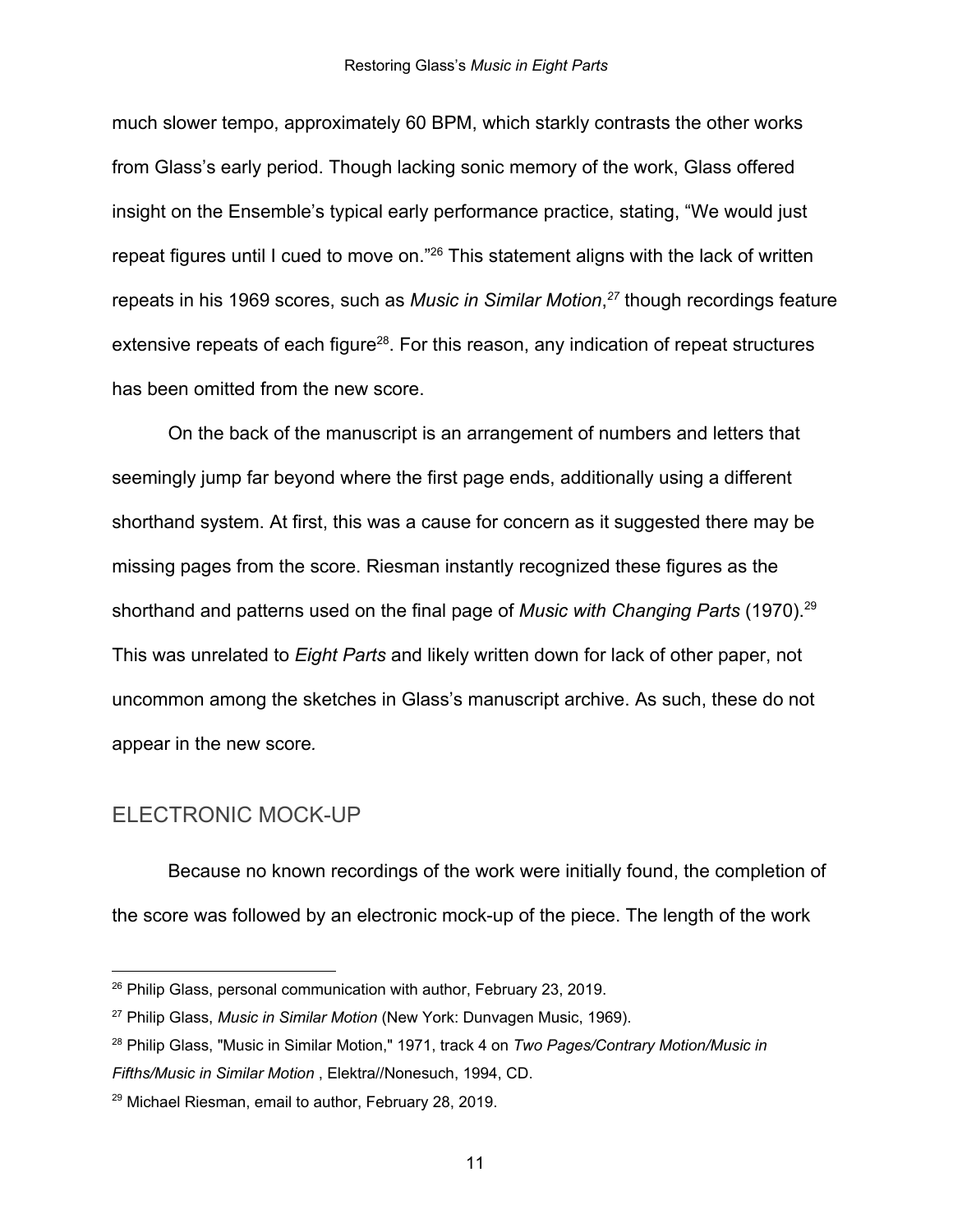was informed by Glass's memoirs and Foreman's writing on his music. Both cite the works on the Guggenheim concert as being "about twenty minutes in length." Foreman's description also notes that the ensemble would repeat figures between two and eight times.  $30$  As such, shorter figures are repeated between four and eight times, and longer figures are repeated between two and four times in the mock-up. The tempo in the mock-up pushes on the faster edge of the Ensemble's performance tempos, aiming to match early recordings of *Music in Similar Motion* and *Music in Fifths*. The later discovery of the Guggenheim recording would verify the 20 minute performance length, but proved the quick tempo to be a false assumption.

To create the mock-up, MIDI data was exported from the new score's Sibelius file, imported into Ableton Live, and realized with sample libraries<sup>31</sup>. To imitate the sound of the early Philip Glass Ensemble, the organ parts were performed with a Farfisa Mini Compact Organ emulator, all instruments were processed through amplifiers, and a generous level of reverb was applied to the mix. Glass approved of the mock-up, despite the incorrect tempo, stating, "it sounds right as far as I remember, though I hardly remember it. I'd say this is correct."<sup>32</sup>

<sup>30</sup> Richard Foreman, "Glass and Snow" in *Writings in Glass,* ed. Richard Kostelanetz (Berkeley: University of California Press, 1999), pg. 81. Originally published in *Arts Magazine* (New York, February 1970).

<sup>&</sup>lt;sup>31</sup> Sibelius is music notation software by Avid. Ableton Live is a Digital Audio Workstation (DAW) used for music production and electronic music performance.

<sup>&</sup>lt;sup>32</sup> Philip Glass, personal communication with the author, August 29, 2019.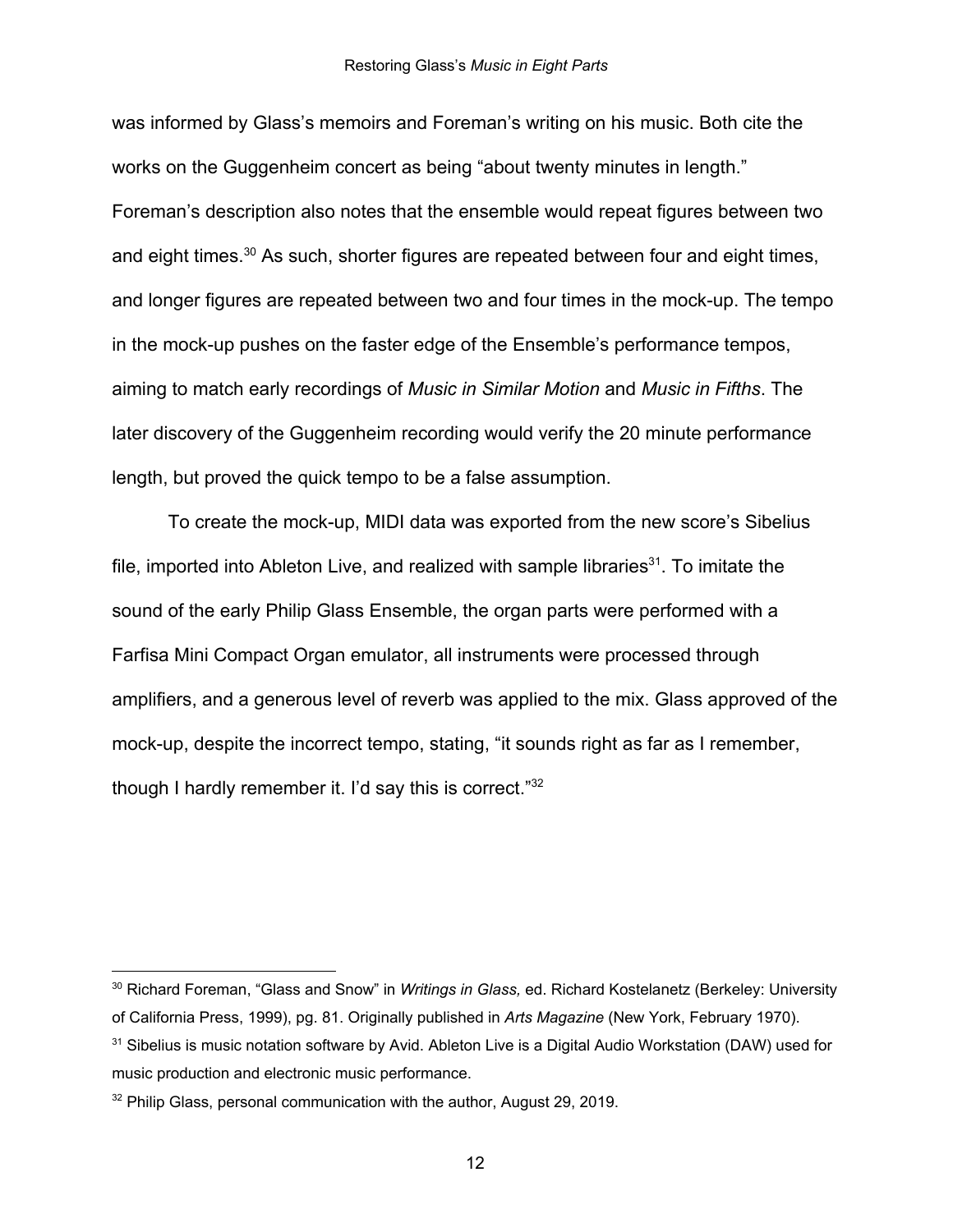#### CONTEMPORARY ADAPTATION

After the completion of the score and electronic mock-up, the project was offered to the Philip Glass Ensemble by Richard Guérin, the manager of Glass's record label, Orange Mountain Music. The Ensemble became interested and began planning for performances and a recording in 2020, the 50th anniversary of *Music in Eight Parts.* However, after 50 years of change, the piece's orchestration no longer fit the modern Ensemble, which is now 3 woodwinds, 2 keyboards, and a singer. It was decided that the work would be adapted for the modern instrumentation in order to maintain Glass's "DIY" spirit of working within your means.

Michael Riesman led this new arrangement, having been the Ensemble's primary arranger since the late 1970s. The new adaptation sees the viola line moved to a tenor saxophone, the organ parts consolidated, and the vocalist doubling soprano saxophone 1 on solfege syllables (as is the norm in early Glass repertoire). Initially, the tempo was set at 168 BPM, but with the discovery of the archival recording just days before the new adaptation was set to be recorded, the new arrangement was altered. It begins at a pastoral 72 BPM, and half-way through, enters double-time at 144 BPM.

This type of new arrangement is not a first for the Ensemble. In recent years, it has become common for them to create "expanded editions" of their early repertoire. These editions are more thoroughly orchestrated and notated than their original version. Such an arrangement was made of *Music With Changing Parts* for the Ensemble's 2018

13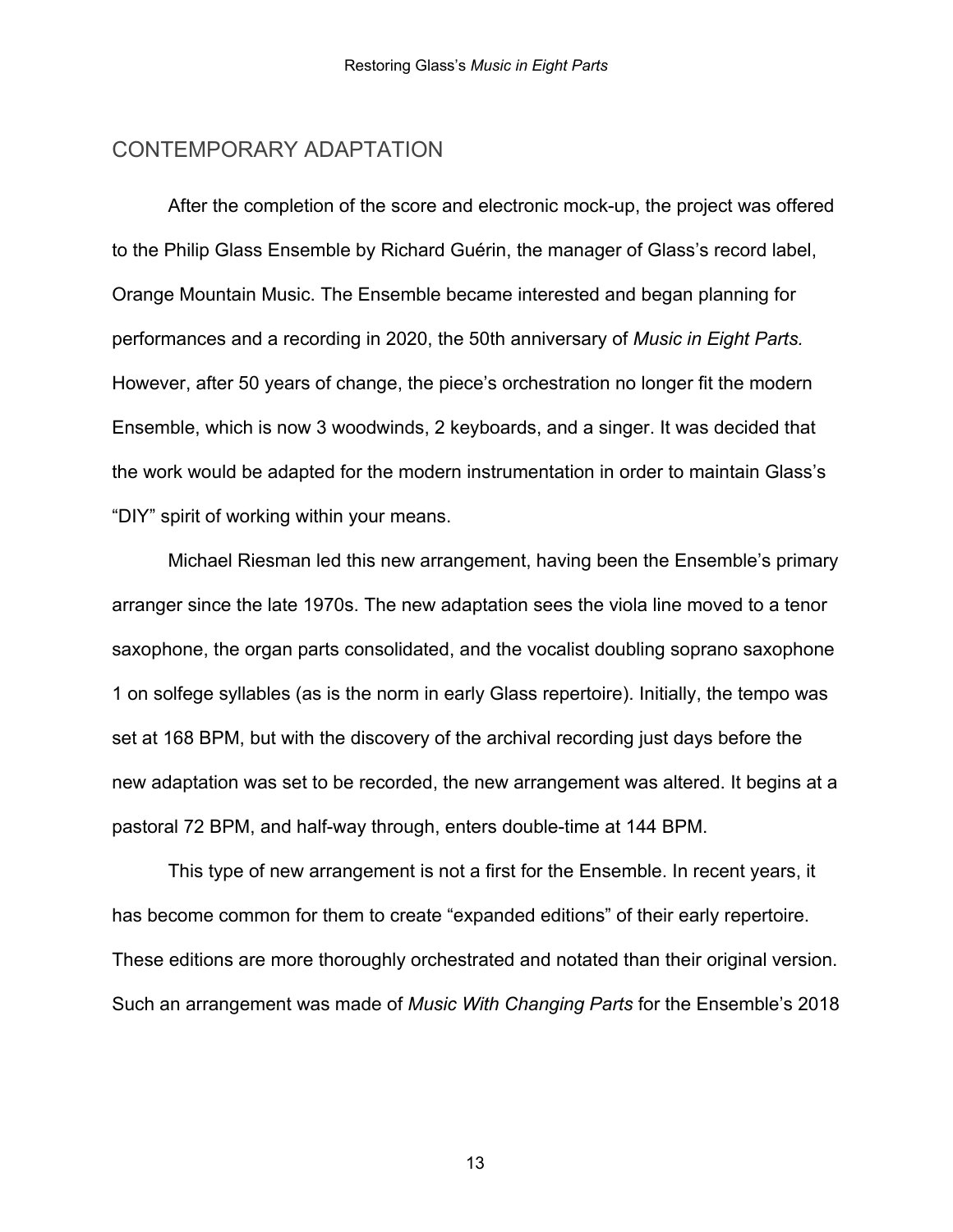performance at Carnegie Hall, The arrangement included an expanded woodwind section, a new brass section, and a full choir.<sup>33</sup>

## ANALYSIS

An important offering of uncovering *Music in Eight Parts* is examining new compositional processes in Glass's writing. Richard Foreman summarizes Glass's early compositions in a 1970 article for *Art Magazine:*

"All amplified instruments play in unison through each piece. Only one of his pieces [*Music in Eight Parts*] has had to be written up in parts; in every other, each player plays exactly the same notes at the same time, or an intervallic displacement of those notes… In recent pieces, such as *Much in Similar Motion* and *Music in 8 Parts*, the introduction of intervallic displacement of some parts leads to a treatment of musical texture in terms of the overall structure. But the method is constant in Philip Glass's music: simple addition allowing for the expansion and contraction of musical phrases, and simultaneous unison playing." 34

Preceding works like *Two Pages* (1968)*, Music in Fifths* (1969)*,* and *Music in Contrary Motion* (1969) focused primarily on rhythmic development through additive procedures.

<sup>33</sup> Philip Glass, *Music With Changing Parts (Expanded Edition),* arranged by Michael Riesman (New York: Dunvagen Music Publishers, 2018).

<sup>&</sup>lt;sup>34</sup> Richard Foreman, "Glass and Snow", 81.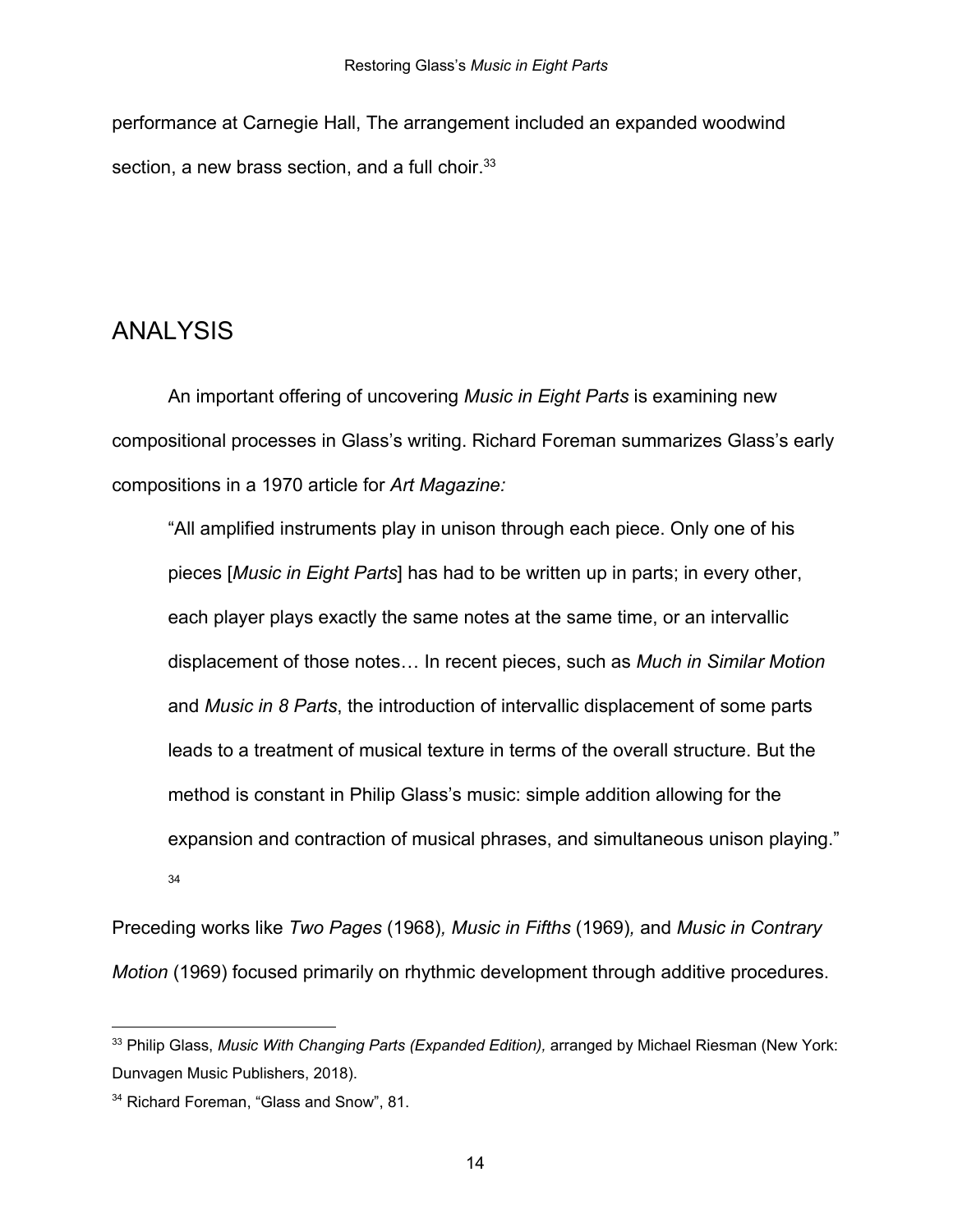Harmony remained static for the full duration of each work. *Music in Similar Motion* (1969) was the first work to introduce any changes in harmony, which results from new lines entering a fourth above and below the original harmony periodically through the work.



Figure 7: Philip Glass, *Music in Eight Parts* chord pallet, manuscript (1970)



Figure 8: *Music in Eight Parts* right hand "melody" (Cell 27, Organ 2)

*Music in Eight Parts* (1970) was a critical point of progression in Glass's writing for two reasons: it is the first "slow" minimal work, and the first to employ individual parts. Much of Glass's work, and certainly all of his early minimal work, has been characterized by its fast tempi. This is a part of the sound that Glass considered part of his musical identity in the 1960s and 70s.<sup>35</sup> The only other slow work in the early Glass

<sup>35</sup> Glass, *Words Without Music*, 229-230.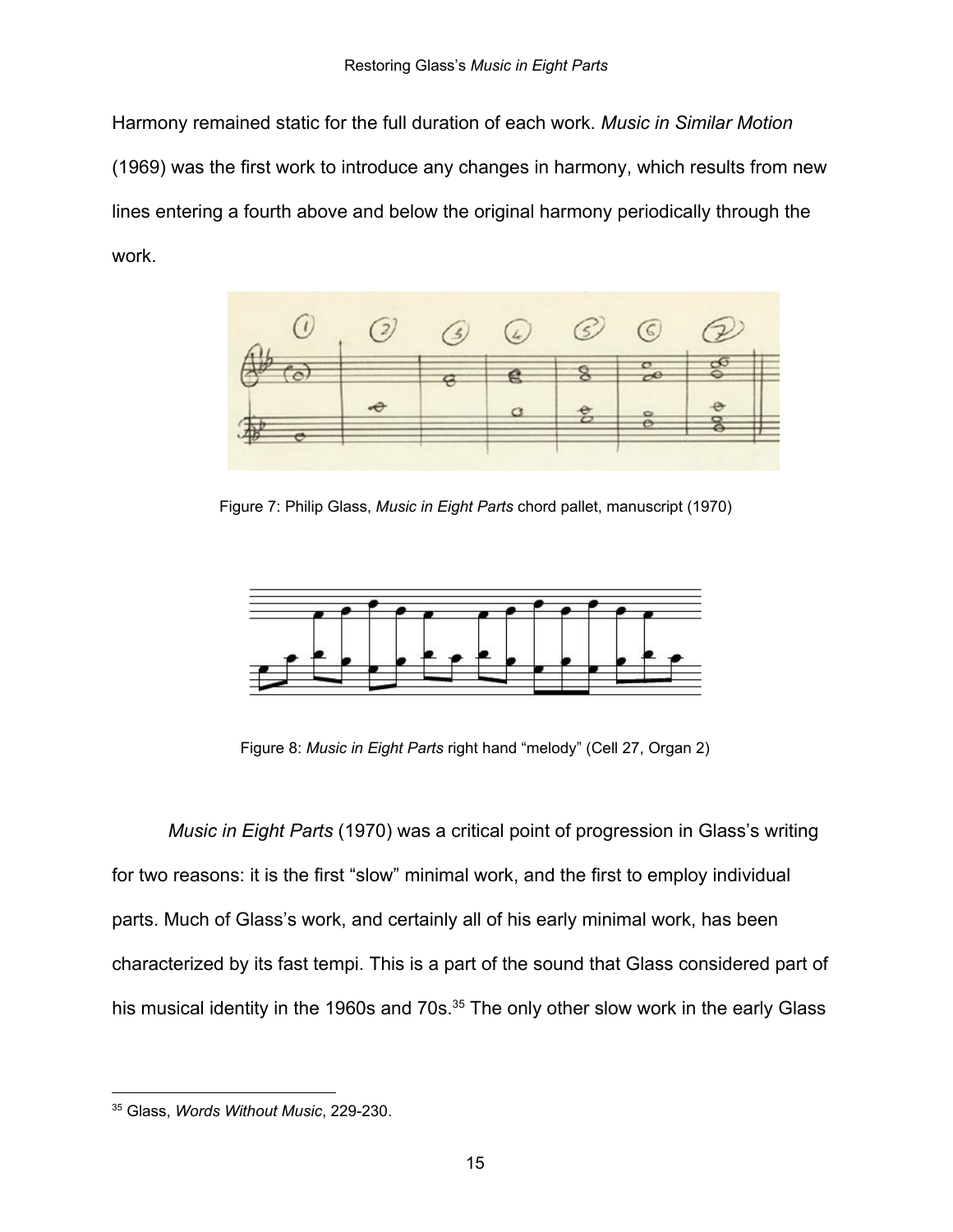catalog is Part 1 of *Music in Twelve Parts,* which has always been unique in the repertoire due to its tempo*.*

*Eight Parts* is the first work to introduce individual lines of counterpoint. The eight individual lines expand the global texture, beginning in unison and climaxing in six-part harmony. The harmonic density consistently changes from one note to the next (Figure 9), superimposing a melody that results from the sonic weight of the denser chords. These accented chords are written in the right hand of the organ parts, making the superimposed "melody" visually clear (Figure 8). Glass uses a pallet of only 7 chords that he sequentially moves through forward and back, each denser than the last (Figure 7).



Figure 9: *Music in Eight Parts* expansion of chord densities

*Eight Parts* begins like its predecessors: with a short cell that gradually expands. Unlike its predecessors, the expansion and contraction has ebb-and-flow rather than fully expanding before contracting. The first five cells of the piece use only Chords 1-3, and reach maximum expansion by cell 4, then contract in cell 5. The next series of cells follows a similar process of expansion and contraction over a 4 cell development, now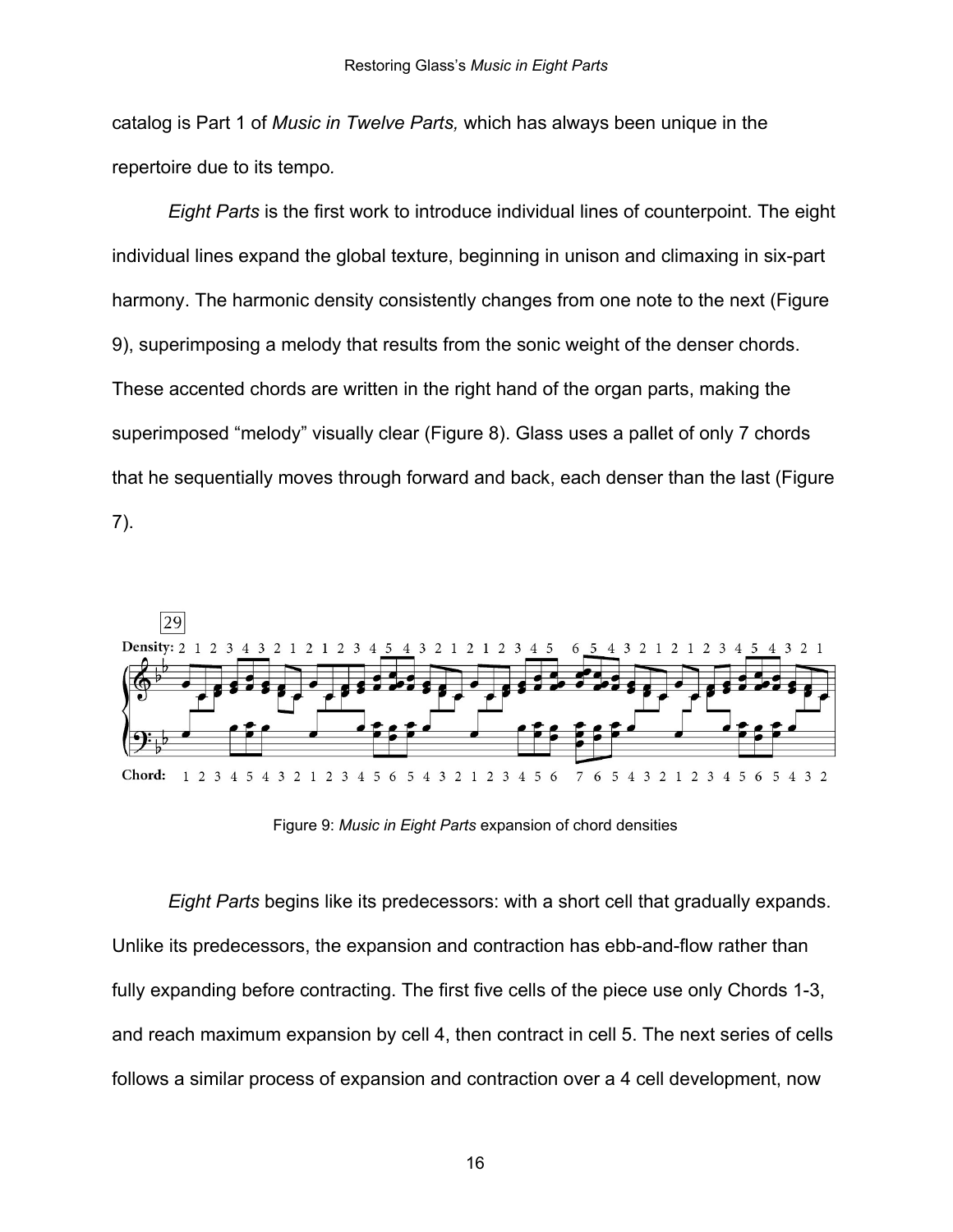expanding to Chord 4. Cells 9-19 follow suit developing Chords 1-5, and Cells 20-28 expand up to Chord 6. It takes until Cell 29 for Glass to finally introduce the 7th and final chord. The remaining cells (there are 32 cells in total) are significantly longer than the cell at the beginning of the work. Whereas the first cell is 5 notes long, the final is 70 notes in length.

Following *Eight Parts,* Glass's next compositions were *Music with Changing Parts* (1970) and *Music with Twelve Parts* (1971-74)*.* Both of these works continue the thread of *Eight Parts'* individual lines and expanding harmonies. The considerable difference in these following works is that the latter were composed to fill a complete concert program. Whereas *Eight Parts* and the compositions of 1969 all last approximately 20 minutes in length and developed one cell for the full duration, the next works featured multiple sections, and in the case of *Twelve Parts*, movements. *Changing Parts* would be the first work to feature sustained tones and a form of guided improvisation, which Glass has since used sparingly. *Twelve Parts* would be the first composition to break away from iso-rhythm and include harmonic motion.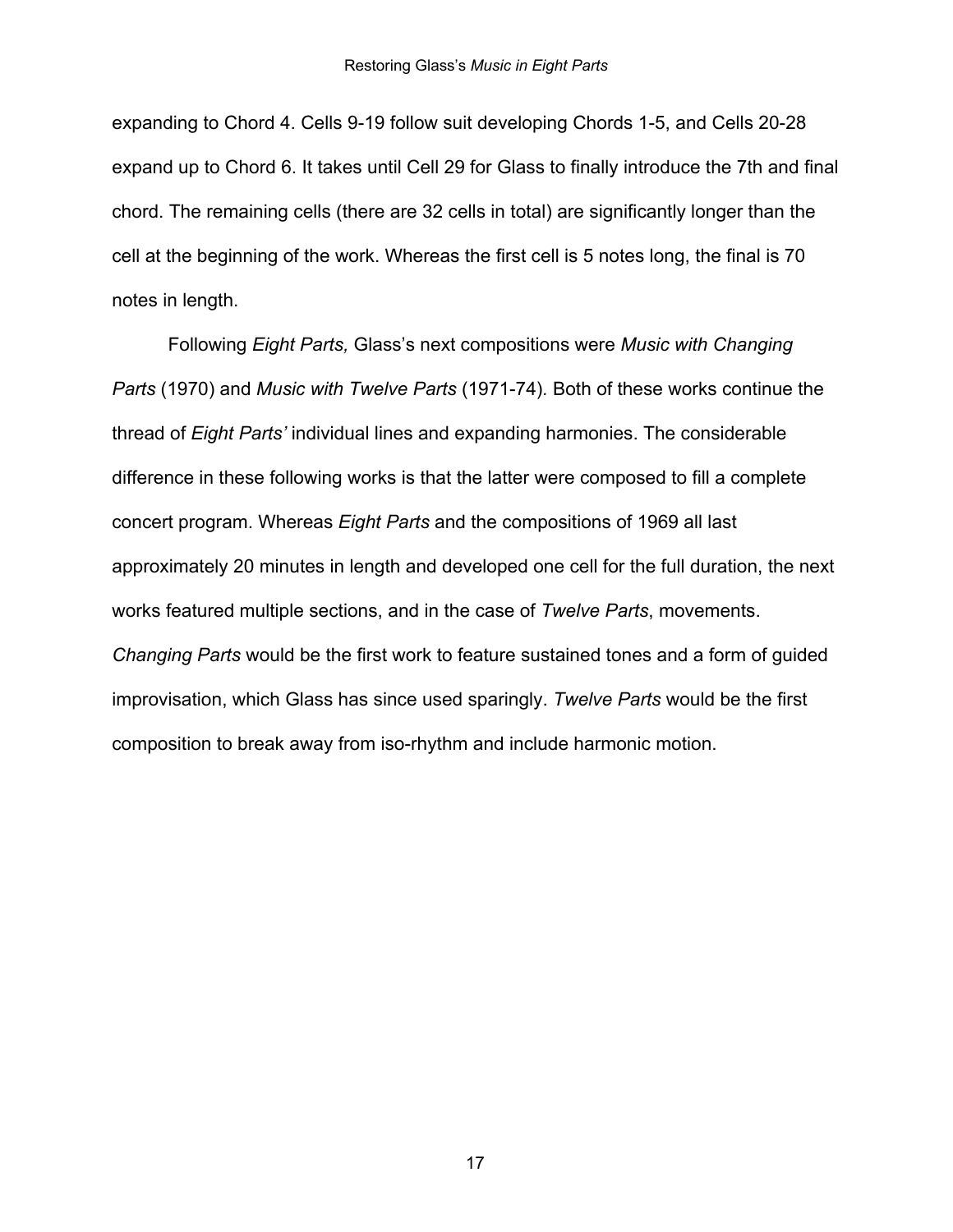#### **CONCLUSION**

In Foreman's article on Glass, he points out that his minimalist approach to composition is a "total rejection of serial method," making the distinction that "the process here is the subject rather than the source of the music."<sup>36</sup> This summarizes well the musical ideology of the minimalist movement at large. For composers like Glass and Reich, there was no use for a process if it was not clearly audible. Glass's early works were hyper-focused on exploring these compositional processes, dedicating whole works to a single process. By examining Glass's works in chronological sets, a path of development in his processes becomes clear.

His earliest works from 1968, such as *600 Lines* and *Two Pages,* are entirely monophonic and solely expand rhythmic cells through additive means. In *Music for Fifths,* he adds a second voice that is fixed in parallel motion. *Music in Similar Motion* add third and fourth voices and develops a process of subtraction. *Music in Eight Parts* progresses with eight lines of counterpoint, a six-note harmony, and shifts between additive and subtractive processes throughout the work.

Glass writes that *Music in Twelve Parts* fully developed his minimalist language, and that by the end of the work, he had "come out on the other side."<sup>37</sup> In fact, Glass refers to all of the music following *Music in Twelve Parts* to be "music with repetitive structures" rather than minimalism, though he is still often labeled as such.<sup>38</sup> The music

<sup>36</sup> Foreman, "Glass and Snow", pg. 81-82.

<sup>37</sup> Glass, *Words Without Music,* 290.

<sup>38</sup> Philip Glass, personal communication to author.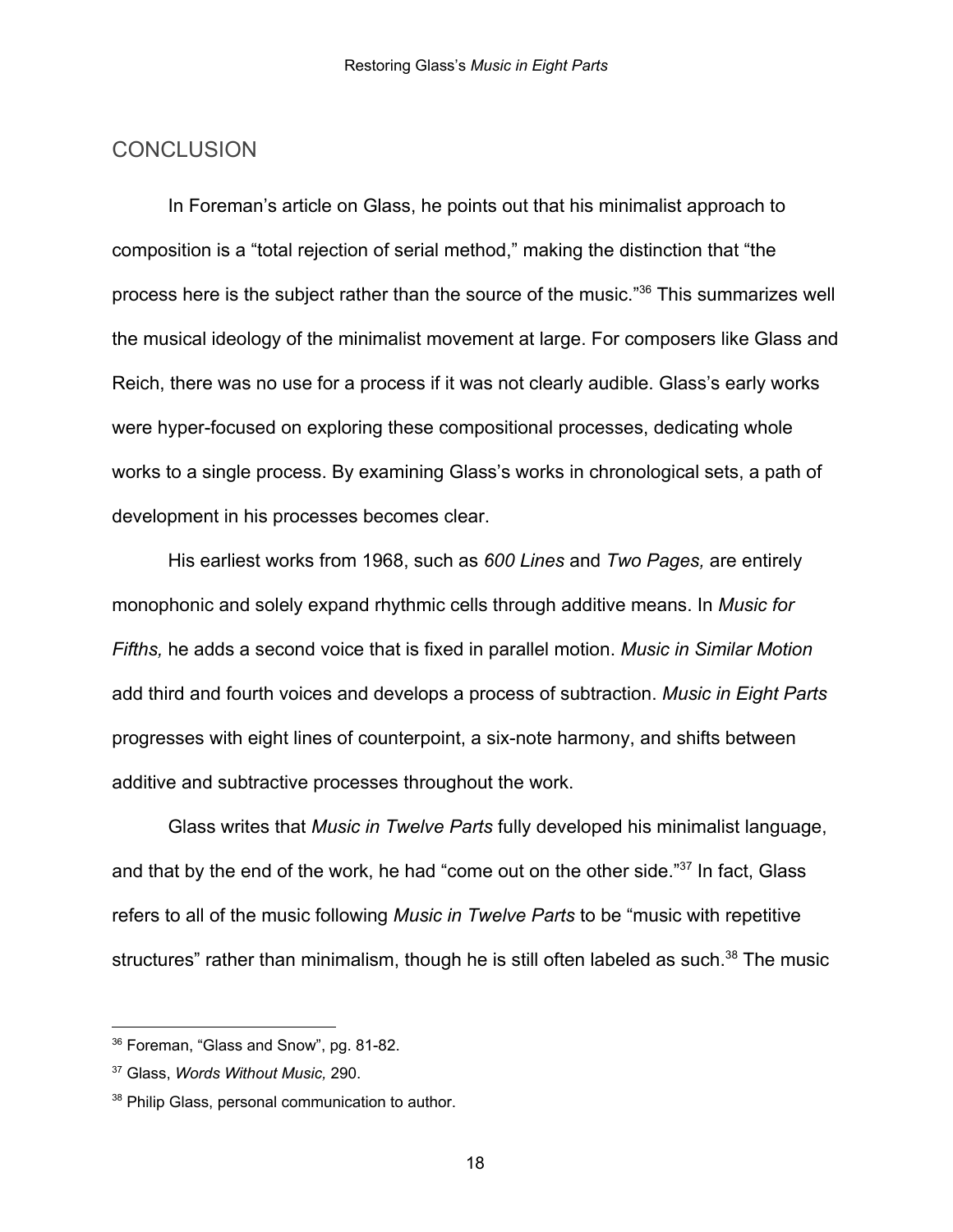that has followed *Twelve Parts* is notably less process-driven than the earlier works. Considering this, Foreman and Glass's distinctions that minimalism puts process as the musical subject makes the argument that Glass *had* come out on the other side of minimalism.

That this restoration project occurred in 2019 was quite timely. The Philip Glass Ensemble is now able to perform the full contents of their first content during their 50th anniversary year, 2020. *Music in Eight Parts* was scheduled to receive its first performance since 1971 in March of 2020 in Helsinki, Finland. Due to the global COVID-19 pandemic, it was rescheduled for October 2020 in Athens, Greece. The work will continue to be toured by the Ensemble throughout the 2020-21 concert season, and will be featured on a *Works & Process* event at the Guggenheim. This event will feature both a performance and a panel discussion with Glass, Lisa Bielawa (vocalist of the Ensemble), Richard Guérin, and the author. The new arrangement of *Eight Parts* was recorded by the Philip Glass Ensemble in March 2020 and released in May 2020.

It is worth stating that Glass, despite having retired *Music in Eight Parts*, does not disregard the work. The composer's nature is very forward looking, and he rarely takes time to look retrospectively at his body of work. *Eight Parts'* fifty years of obsoleteness was not an intentional censorship of his history, but a consequence of this nature. There are in fact several works in Glass's catalog that have been overlooked or underplayed for some fifty years simply because he was more interested in writing new works than re-programming the old. While Glass claims that he "doesn't understand why anyone would want to hear those" instead of his new material, he is happy to let it be released

19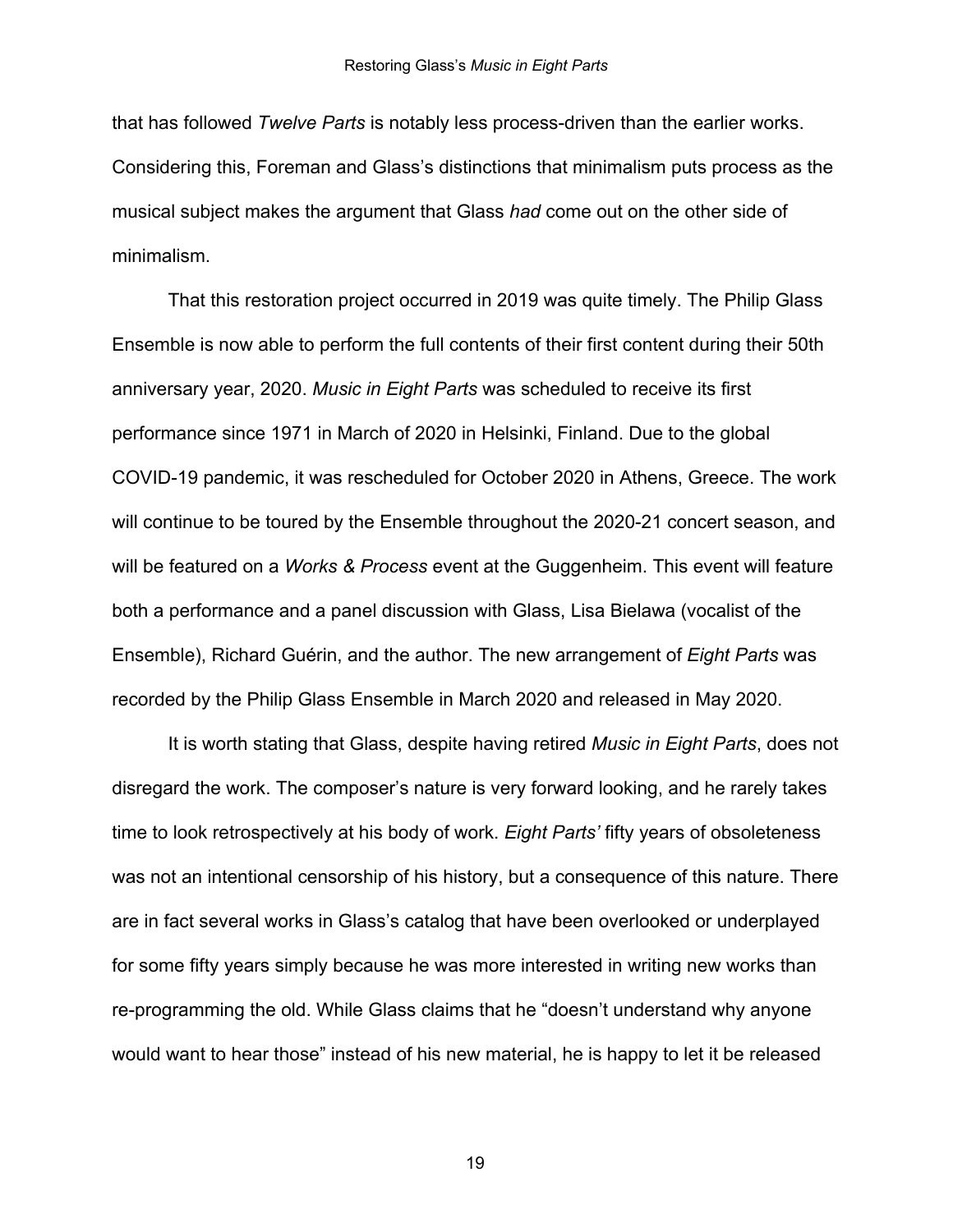into the world.<sup>39</sup> The subject of restoring other obsolete works has been posed, to which he playfully responded, "Well, how else will people hear them?"<sup>40</sup>

<sup>39</sup> Philip Glass, personal communication with author, August 29, 2019.

<sup>40</sup> ibid.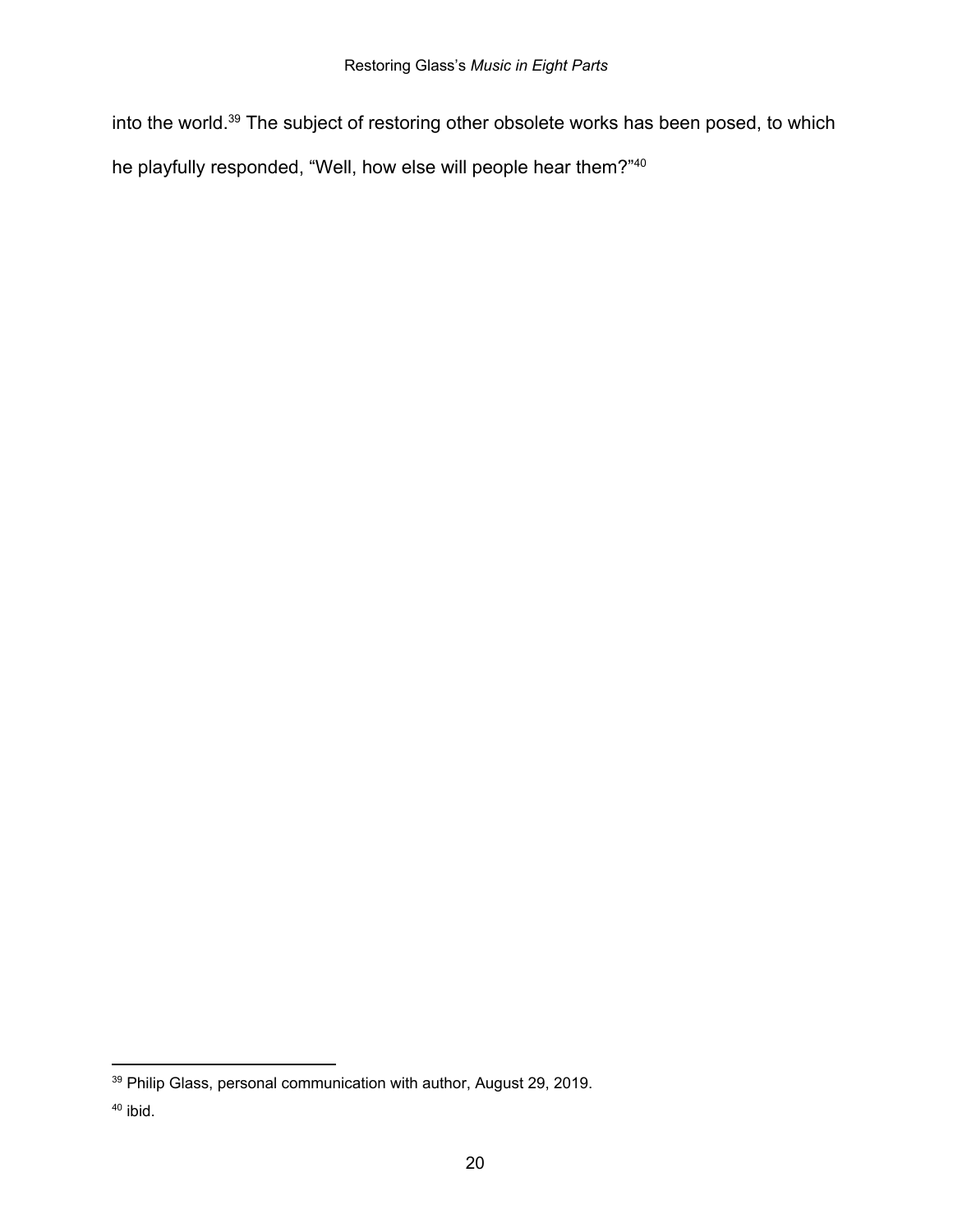## **BIBLIOGRAPHY**

- Belt, Byron. "Weekend: Some Old, Some New, Some Very Good." *Long Island Press* (New York, NY)*,* January, 1970.
- Davis, Peter. "Three Pieces by Glass Probe the Sonic Possibilities." *New York Times* (New York, NY)*,* January 1970.
- Foreman, Richard. "Glass and Snow." In *Writings in Glass,* edited by Richard Kostelanetz, 81. Berkeley: University of California Press, 1999. Originally published in *Arts Magazine*. New York, February 1970.
- "GLASS, Phillip (b. 1937). Autograph music manuscript signed ('Philip Glass'), 'Music in Eight Parts,' n.p., January, 1970." Christie's, accessed December 12, 2019. [https://www.christies.com/lotfinder/Lot/glass-phillip-b-1937-autograph-music-man](https://www.christies.com/lotfinder/Lot/glass-phillip-b-1937-autograph-music-manuscript-6098304-details.aspx) [uscript-6098304-details.aspx](https://www.christies.com/lotfinder/Lot/glass-phillip-b-1937-autograph-music-manuscript-6098304-details.aspx)
- Glass, Philip. "Music in Similar Motion." Recorded 1971. Track 4 on *Two Pages/Contrary Motion/Music in Fifths/Music in Similar Motion.* Elektra//Nonesuch, 1994, CD.
- Glass, Philip. *Music With Changing Parts (Expanded Edition).* Arranged by Michael Riesman. New York: Dunvagen Music Publishers, 2018.
- Glass, Philip. *Music in Eight Parts.* New York: Dunvagen Music Publishers, 1970.
- Glass, Philip. *Words Without Music.* New York: Liveright Publishing Co., 2016.
- Glass, Philip. "Music in Eight Parts (DRAFTS)," 1970. Manuscripts, Philip Glass Archive, 1957-2019.
- "Philip Glass Ensemble Performance Records," 1965-2018. Tour records, Philip Glass Archive, Dunvagen Music Publishers.
- "(Philip Glass). Musik der amerikanischen Avantgarde. Philip Glass undsein Ensemble. Evangelischer Gemeindesaal, Düren, 28. Februar 1971." J. N. Herlin, Inc, accessed April 12, 2020.

[https://www.jeannoelherlin.com/product/philip-glass-musik-der-amerikanischen-a](https://www.jeannoelherlin.com/product/philip-glass-musik-der-amerikanischen-avant-garde-philip-glass-undsein-ensemble-evangelischer-gemeindesaal-duren-28-februar-1971/)